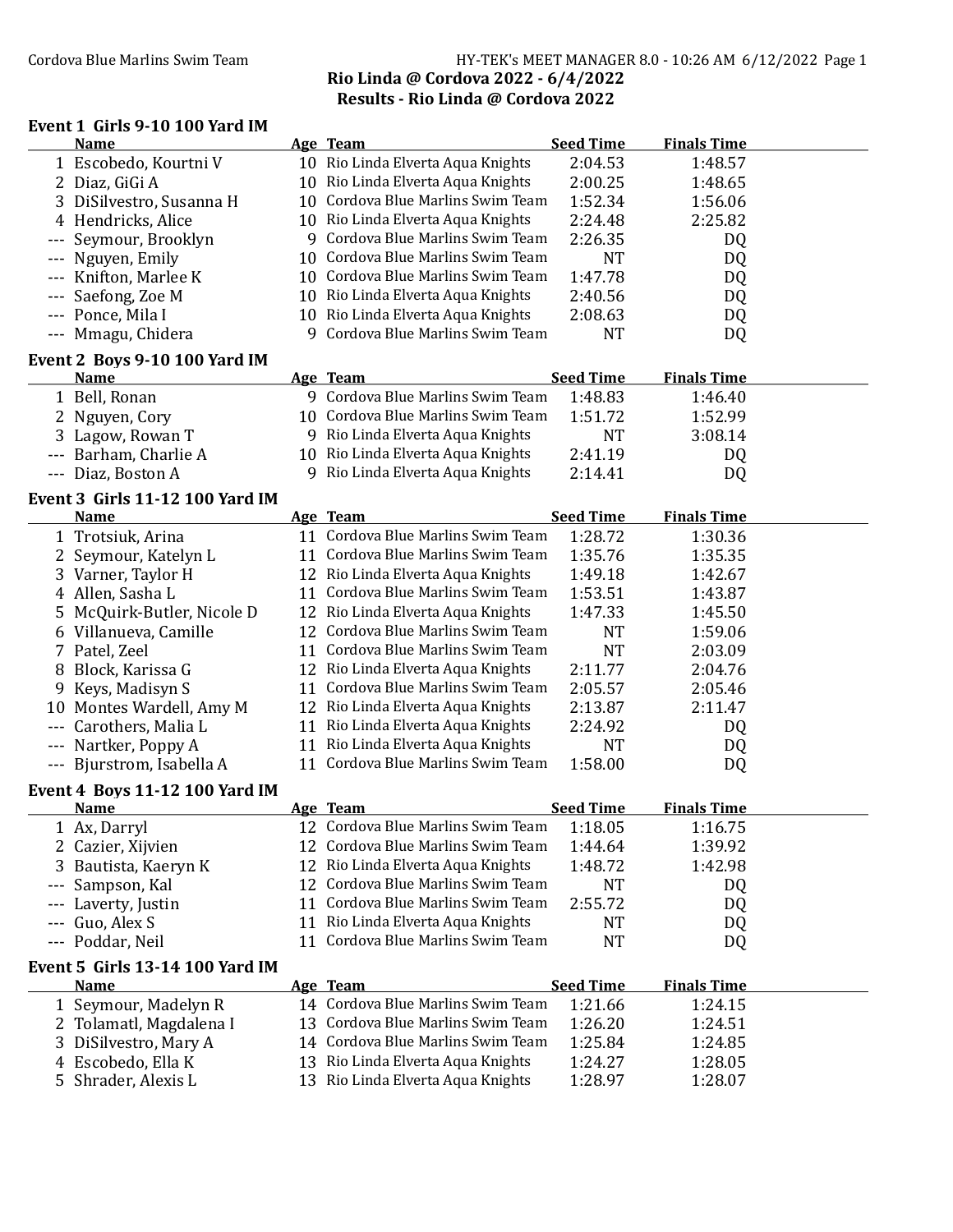## Cordova Blue Marlins Swim Team HY-TEK's MEET MANAGER 8.0 - 10:26 AM 6/12/2022 Page 2 Rio Linda @ Cordova 2022 - 6/4/2022 Results - Rio Linda @ Cordova 2022

## (Event 5 Girls 13-14 100 Yard IM) Name Age Team Seed Time Finals Time 6 Garibaldi, Gabriella J 13 Rio Linda Elverta Aqua Knights NT 1:31.62 7 Crisler, Sophia E 14 Rio Linda Elverta Aqua Knights 1:35.53 1:34.23 8 Chi, Elvira J 14 Rio Linda Elverta Aqua Knights 1:34.71 1:34.69 9 Shrader, Analyse D 14 Rio Linda Elverta Aqua Knights 1:41.25 1:38.84 10 Mejia, Maya 13 Rio Linda Elverta Aqua Knights 1:51.55 1:40.43 11 Nartker, Bella C 13 Rio Linda Elverta Aqua Knights 1:53.94 1:48.34 Event 6 Boys 13-14 100 Yard IM Name **Age Team** Seed Time Finals Time 1 Tu, Rvan K 14 Cordova Blue Marlins Swim Team 1:08.03 1:08.28 2 Bibayoff, Isaac E 13 Rio Linda Elverta Aqua Knights 1:24.15 1:14.80 3 Twining, Luke R 14 Cordova Blue Marlins Swim Team 1:32.92 1:18.79 4 Cazier, Bhavik J 14 Cordova Blue Marlins Swim Team 1:18.32 1:19.34 5 Aebersold, Zackary J 14 Cordova Blue Marlins Swim Team 1:18.16 1:21.07 6 Hartono, Owen D 13 Cordova Blue Marlins Swim Team 1:25.06 1:24.63 7 Bell, Desmond 13 Cordova Blue Marlins Swim Team 2:00.44 1:28.79 8 Havnes, Caleb E 13 Cordova Blue Marlins Swim Team 1:33.09 1:32.65 9 Crisler, Michael D 14 Rio Linda Elverta Aqua Knights 1:37.03 1:34.20 10 Werner, Logan 13 Cordova Blue Marlins Swim Team NT 1:49.33 --- Smith, Zion A 14 Cordova Blue Marlins Swim Team 1:36.23 DQ --- Doan, Anthony 14 Cordova Blue Marlins Swim Team 1:35.50 DQ --- Webster, Fin B 13 Rio Linda Elverta Aqua Knights 1:50.00 DQ Event 7 Girls 15-18 100 Yard IM Name **Age Team** Seed Time Finals Time 1 Higgins-Beck, Brooklyn I 17 Cordova Blue Marlins Swim Team 1:16.35 1:15.52 2 Dressler, Kaiya 15 Cordova Blue Marlins Swim Team 1:17.24 1:15.84 3 Pham, Erica 16 Cordova Blue Marlins Swim Team 1:21.44 1:21.67 4 Ax, Katia 15 Cordova Blue Marlins Swim Team 1:23.52 1:23.00 5 Sharratt, Alexis 17 Cordova Blue Marlins Swim Team 1:26.09 1:25.12 6 Smirnov, Ruth 16 Cordova Blue Marlins Swim Team 1:26.98 1:28.34 7 Lopez, Lupita 17 Cordova Blue Marlins Swim Team NT 1:33.43 8 Corey, Lina A 15 Rio Linda Elverta Aqua Knights NT 1:39.94 9 Godinez, Melanie A 15 Rio Linda Elverta Aqua Knights 1:56.90 1:56.83 --- Clark, Katie Sue E 16 Rio Linda Elverta Aqua Knights NT DQ Event 8 Boys 15-18 100 Yard IM Name Age Team Seed Time Finals Time 1 Tolamatl, Andrew D 16 Cordova Blue Marlins Swim Team 1:08.08 1:06.59 2 Lopez, Raul 17 Cordova Blue Marlins Swim Team 1:08.36 1:06.81 3 Webster, Abram T 16 Rio Linda Elverta Aqua Knights 1:12.69 1:11.14 4 Harrison, Noah 16 Cordova Blue Marlins Swim Team 1:20.00 1:15.96 5 Wurtzer, Caleb R 15 Cordova Blue Marlins Swim Team 1:18.88 1:19.02 6 Hu, Gavin 16 Rio Linda Elverta Aqua Knights 1:19.96 1:22.52 7 Justiniani, Cyrus L 16 Cordova Blue Marlins Swim Team 1:33.03 1:31.58 8 Nartker, Mads J 15 Rio Linda Elverta Aqua Knights 1:45.08 1:37.45 Event 9 Girls 6 & Under 100 Yard Freestyle Relay Team Relay Relay Seed Time Finals Time 1 Cordova Blue Marlins Swim A 2:30.03 2:21.03 1) Cornelison, Vanessa 6 2) Mack, Gates 6 3) Clark, Holland 6 4) Morgan, Skylar 6 2 Cordova Blue Marlins Swim B 3:05.20 2:37.95 1) Landberg, Evelyn Q 6 2) Bennett, Isla 5 3) Baldwin, Skylar M 5 4) Roberts, Aurelia R 6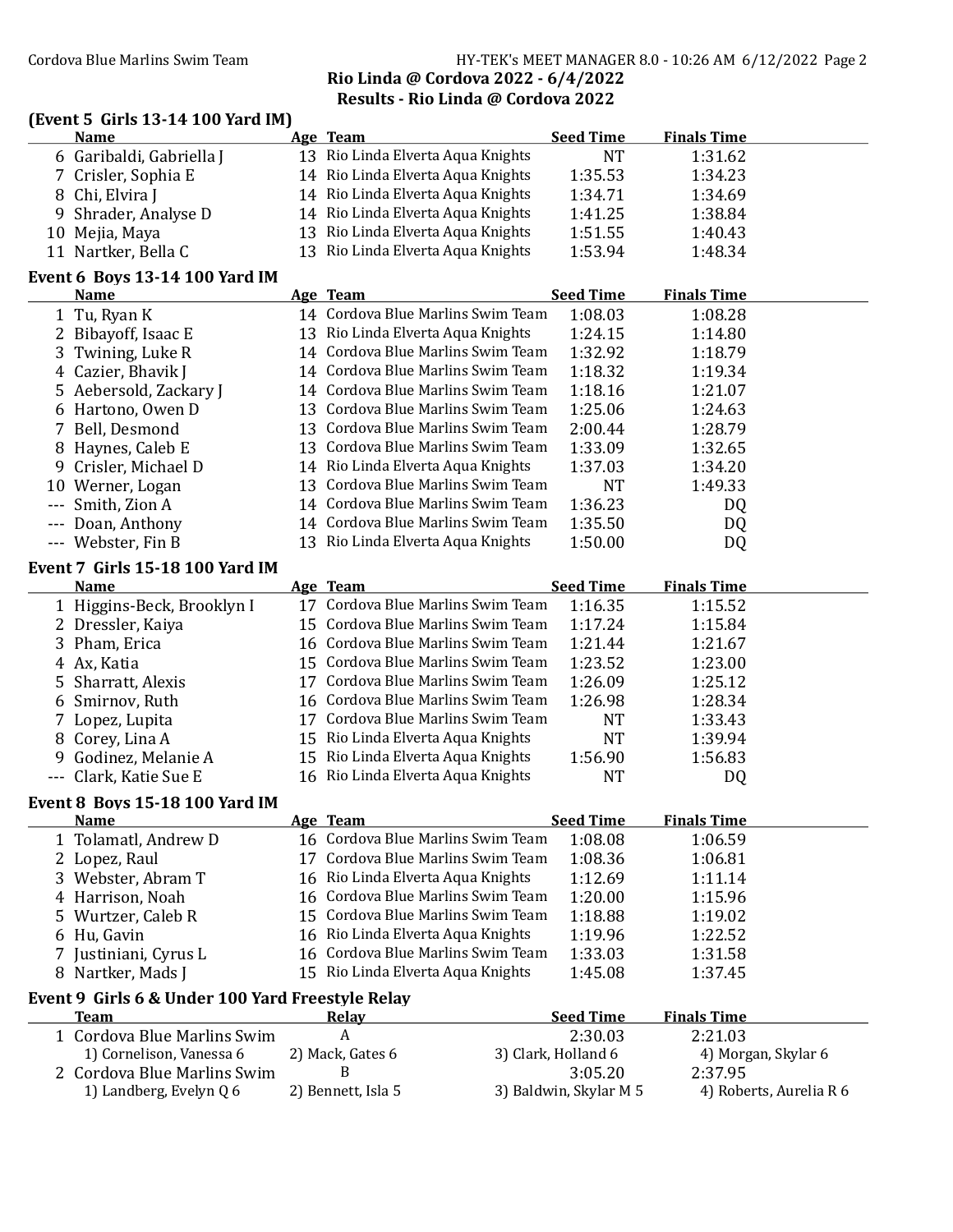Cordova Blue Marlins Swim Team Team HY-TEK's MEET MANAGER 8.0 - 10:26 AM 6/12/2022 Page 3

Rio Linda @ Cordova 2022 - 6/4/2022

Results - Rio Linda @ Cordova 2022

| (Event 9 Girls 6 & Under 100 Yard Freestyle Relay)<br><b>Team</b> | Relay                          | <b>Seed Time</b>                      | <b>Finals Time</b>                                |
|-------------------------------------------------------------------|--------------------------------|---------------------------------------|---------------------------------------------------|
| --- Cordova Blue Marlins Swim                                     | C                              | <b>NT</b>                             | D <sub>Q</sub>                                    |
| 1) Franklin, Audrey 4                                             | 2) Millett, Olivia 4           | 3) Baghoomian, Sera 6                 | 4) Rickel, Bailey 6                               |
| --- Rio Linda Elverta Aqua Knig                                   | A                              | 4:00.80                               | D <sub>Q</sub>                                    |
| 1) Kent, Madison J 6                                              | 2) Mathison, Logann M 6        | 3) Marshall, Sam L 6                  | 4) Nartker, Evangeline C 6                        |
| Event 10 Boys 6 & Under 100 Yard Freestyle Relay                  |                                |                                       |                                                   |
| <b>Team</b>                                                       | Relay                          | <b>Seed Time</b>                      | <b>Finals Time</b>                                |
| 1 Cordova Blue Marlins Swim                                       | A                              | 2:55.34                               | 2:45.28                                           |
| 1) Franklin, Levi 6                                               | 2) Hogan, Oliver 6             | 3) Ralston, Oliver J 6                | 4) Quezada, Ben 6                                 |
| --- Rio Linda Elverta Aqua Knig                                   | A                              | <b>NT</b>                             | X2:52.61                                          |
| 1) Rice, McKinnon K 6                                             | 2) Mathison, Lincoln W 6       | 3) Young, Mello 6                     |                                                   |
| Event 11 Girls 7-8 100 Yard Medley Relay                          |                                |                                       |                                                   |
| Team                                                              | <b>Relay</b>                   | <b>Seed Time</b>                      | <b>Finals Time</b>                                |
| 1 Cordova Blue Marlins Swim                                       | A                              | <b>NT</b>                             | 2:03.60                                           |
| 1) Flitsch, Addison 8                                             | 2) Gegogeine, Abigail A 7      | 3) Mmagu, Chioma G 7                  | 4) Morgan, Makena 8                               |
| --- Cordova Blue Marlins Swim                                     | B                              | <b>NT</b>                             | D <sub>Q</sub>                                    |
| 1) Knifton, Taylor M 7                                            | 2) DiSilvestro, Abigail R 8    | 3) Beck, Amelia 7                     | 4) Abramyan, Evelyn 7                             |
| --- Cordova Blue Marlins Swim                                     | C                              | 3:18.92                               | D <sub>Q</sub>                                    |
| 1) Bresler, Ellowyn 7                                             | 2) Millett, Harper 7           | 3) Ngo, Elsa R 7                      | 4) Matzinger, Brooke 7                            |
| --- Rio Linda Elverta Aqua Knig                                   | A                              | 2:09.71                               | D <sub>Q</sub>                                    |
| 1) Escobedo, Juliet C 7                                           | 2) Smith-Davis, Blake A 8      | 3) Carothers, Tegan N 8               | 4) Shrader, Arianna R 8                           |
|                                                                   |                                |                                       |                                                   |
| Event 12 Boys 7-8 100 Yard Medley Relay<br><b>Team</b>            | Relay                          | <b>Seed Time</b>                      | <b>Finals Time</b>                                |
| --- Cordova Blue Marlins Swim                                     | A                              | <b>NT</b>                             | D <sub>Q</sub>                                    |
|                                                                   |                                |                                       |                                                   |
| 1) Woodland, James 7                                              | 2) Wurtzer, Ian 7<br>B         | 3) Twining, Elijah 7                  | 4) Rivera, Matthew 7                              |
| --- Cordova Blue Marlins Swim                                     |                                | <b>NT</b>                             | DQ                                                |
| 1) Franklin, Carter 8                                             | 2) Del Toro, Julian 8          | 3) Cazier, Hendryk J 8                | 4) Roberts, Emmett S 8                            |
| --- Rio Linda Elverta Aqua Knig<br>1) Warren, Noah C 8            | A<br>2) Floyd, Christopher I 7 | 2:38.08<br>3) Arnold, Christopher L 8 | D <sub>Q</sub><br>4) Lopez Castaneda, Sebastian ' |
|                                                                   |                                |                                       |                                                   |
| Event 13 Girls 9-10 100 Yard Medley Relay                         |                                |                                       |                                                   |
| <b>Team</b>                                                       | Relay<br>A                     | <b>Seed Time</b><br>1:21.33           | <b>Finals Time</b>                                |
| 1 Cordova Blue Marlins Swim                                       |                                |                                       | 1:24.33                                           |
| 1) Knifton, Marlee K 10                                           | 2) DiSilvestro, Susanna H 10   | 3) Mmagu, Chidera 9                   | 4) Herrle, Sophia 10                              |
| 2 Cordova Blue Marlins Swim                                       | B                              | 1:39.97                               | 1:41.49                                           |
| 1) Tadlock, Eliza 10                                              | 2) Nguyen, Emily 10            | 3) Quezada, Faith 9                   | 4) Harrison, Isabella 10                          |
|                                                                   |                                |                                       |                                                   |
| 3 Cordova Blue Marlins Swim                                       | D                              | 2:03.01                               | 2:04.69                                           |
| 1) Mosley, Arden S 9                                              | 2) Woodland, Ava 9             | 3) Seymour, Brooklyn 9                | 4) Hogan, Lillian 10                              |
| --- Cordova Blue Marlins Swim                                     | C                              | 1:48.25                               | DQ                                                |
| 1) Bennett, Everly 10                                             | 2) Matzinger, Hailey M 10      | 3) Sampson, Addison 10                | 4) Larsen, Miyuki 10                              |
| --- Rio Linda Elverta Aqua Knig                                   | A                              | 1:35.32                               | DQ                                                |
| 1) Ponce, Mila I 10                                               | 2) Diaz, GiGi A 10             | 3) Escobedo, Kourtni V 10             | 4) Rice, Adylade L 10                             |
| --- Rio Linda Elverta Aqua Knig                                   | B                              | 1:55.45                               | DQ                                                |
| 1) Marshall, Rachel M 10                                          | 2) Hendricks, Alice 10         | 3) Sheley, Ava M 9                    | 4) Saefong, Zoe M 10                              |
| Event 14 Boys 9-10 100 Yard Medley Relay                          |                                |                                       |                                                   |
| <b>Team</b>                                                       | Relay                          | <b>Seed Time</b>                      | <b>Finals Time</b>                                |
| 1 Cordova Blue Marlins Swim                                       | A                              | 1:27.02                               | 1:29.39                                           |
| 1) Nguyen, Cory 10                                                | 2) Clark, Gunner 10            | 3) Bell, Ronan 9                      | 4) Fredericks, Jason 9                            |
| 2 Cordova Blue Marlins Swim                                       | B                              | 2:09.87                               | 1:57.80                                           |
| 1) Kusuma, Owen 9                                                 | 2) Parker, Cameron 9           | 3) Laryea, Theon 9                    | 4) Verma, Viraj 9                                 |
| 3 Rio Linda Elverta Aqua Knig<br>1) Barham, Charlie A 10          | A                              | 2:05.32                               | 2:06.80<br>4) Nartker, Ren S 9                    |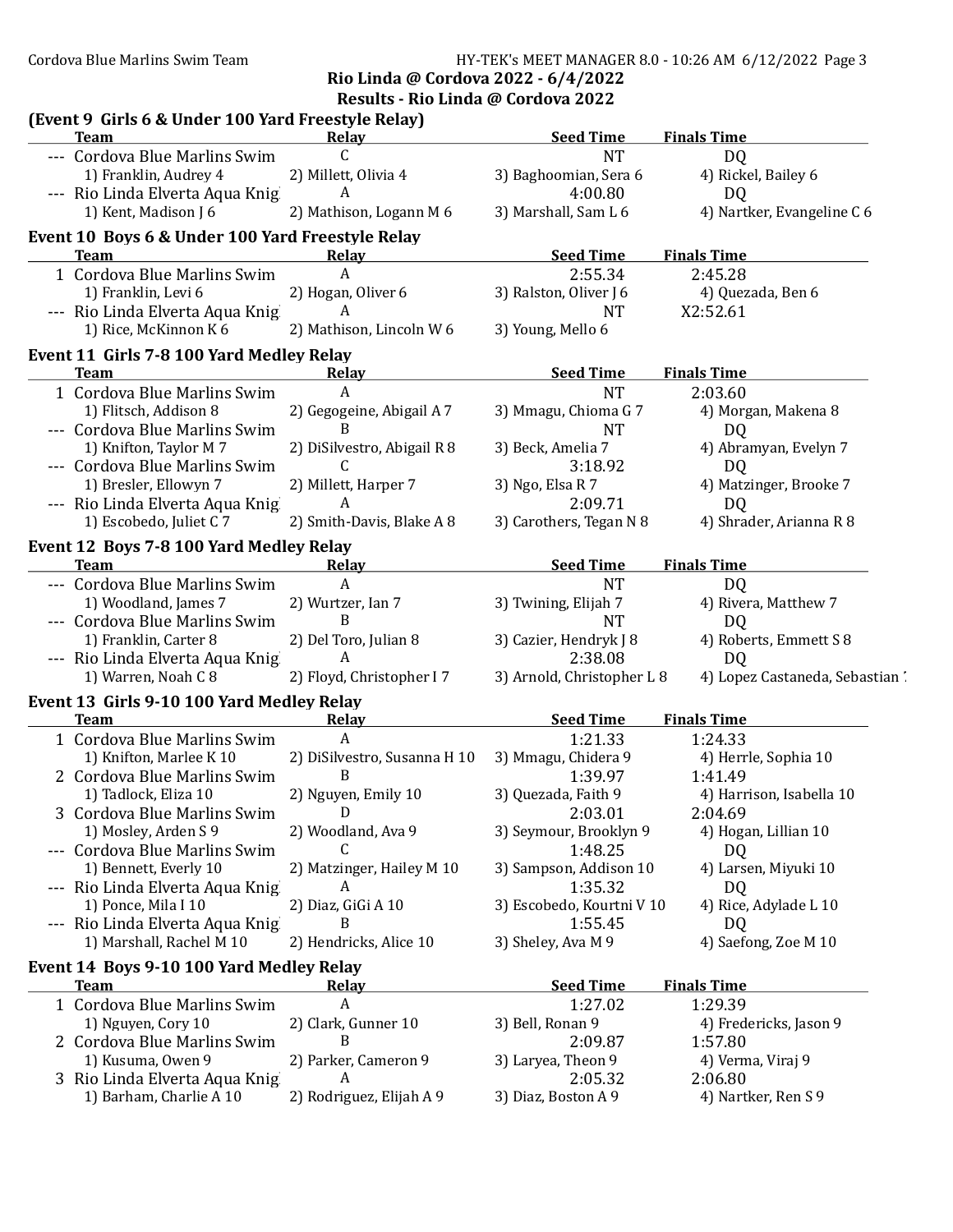## Cordova Blue Marlins Swim Team Team HY-TEK's MEET MANAGER 8.0 - 10:26 AM 6/12/2022 Page 4 Rio Linda @ Cordova 2022 - 6/4/2022 Results - Rio Linda @ Cordova 2022

| Event 15 Girls 11-12 200 Yard Medley Relay            |                              |                            |                          |
|-------------------------------------------------------|------------------------------|----------------------------|--------------------------|
| <b>Team</b>                                           | Relay                        | <b>Seed Time</b>           | <b>Finals Time</b>       |
| 1 Cordova Blue Marlins Swim                           | A                            | 2:43.40                    | 1:53.30                  |
| 1) Trotsiuk, Arina 11                                 | 2) Laryea, Zora 12           | 3) Burghoffer, Amyl 12     | 4) Quezada, Grace 11     |
| 2 Rio Linda Elverta Aqua Knig                         | A                            | 3:17.38                    | 3:02.20                  |
| 1) McQuirk-Butler, Nicole D 122) Barraza, Gianna V 11 |                              | 3) Varner, Taylor H 12     | 4) Lam, Natalie K 12     |
| 3 Rio Linda Elverta Aqua Knig                         | B                            | 3:36.00                    | 3:43.44                  |
| 1) Block, Karissa G 12                                | 2) Montes Wardell, Amy M 12  | 3) Crettol, Gabriella M 12 | 4) Barraza, Gen M 11     |
| --- Cordova Blue Marlins Swim                         | B                            | 2:59.37                    | DQ                       |
| 1) Allen, Sasha L 11                                  | 2) Gaite, Julienne 11        | 3) Seymour, Katelyn L 11   | 4) Wurtzer, Ella K 11    |
| --- Cordova Blue Marlins Swim                         | D                            | <b>NT</b>                  | DQ                       |
| 1) Patel, Zeel 11                                     | 2) Bjurstrom, Isabella A 11  | 3) Villanueva, Camille 12  | 4) Saterfield, Keani 12  |
| --- Rio Linda Elverta Aqua Knig                       | C.                           | 4:35.33                    | D <sub>Q</sub>           |
| 1) Webster, Kit C 11                                  | 2) Nartker, Poppy A 11       | 3) Carothers, Malia L 11   | 4) Medina, Emerie L 11   |
| Event 16 Boys 11-12 200 Yard Medley Relay             |                              |                            |                          |
| <b>Team</b>                                           | <b>Relay</b>                 | Seed Time                  | <b>Finals Time</b>       |
| 1 Cordova Blue Marlins Swim                           | $\mathsf{A}$                 | 2:44.30                    | 2:41.73                  |
| 1) Ax, Darryl 12                                      | 2) Mmagu, Chidubem 12        | 3) Cazier, Xijvien 12      | 4) Toney, Landen 12      |
| 2 Cordova Blue Marlins Swim                           | B                            | NT                         | 4:44.36                  |
| 1) Parker, Mason 11                                   | 2) Poddar, Neil 11           | 3) Laverty, Justin 11      | 4) Sampson, Kal 12       |
| --- Rio Linda Elverta Aqua Knig                       | A                            | 3:24.41                    | D <sub>Q</sub>           |
| 1) Greer, Logan A 12                                  | 2) Hendricks, Holden 12      | 3) Bautista, Kaeryn K 12   | 4) Adams, Austin P 12    |
| Event 17 Girls 13-14 200 Yard Medley Relay            |                              |                            |                          |
| <b>Team</b>                                           | <b>Relay</b>                 | <b>Seed Time</b>           | <b>Finals Time</b>       |
| 1 Rio Linda Elverta Aqua Knig                         | A                            | 2:39.46                    | 2:28.13                  |
| 1) Escobedo, Ella K 13                                | 2) Perry, Skye A 14          | 3) Shrader, Alexis L 13    | 4) Bill, Courtney M 14   |
| 2 Rio Linda Elverta Aqua Knig                         | <sub>B</sub>                 | 2:55.12                    | 2:44.53                  |
| 1) Crisler, Sophia E 14                               | 2) Garibaldi, Gabriella J 13 | 3) Scobee, Mavi J 14       | 4) Chi, Elvira J 14      |
| 3 Rio Linda Elverta Aqua Knig                         | C                            | 3:16.89                    | 3:00.69                  |
| 1) Allman, Sky J 13                                   | 2) Shrader, Analyse D 14     | 3) Mejia, Maya 13          | 4) Stefko, Savannah C 14 |
| 4 Rio Linda Elverta Aqua Knig                         | D                            | 3:37.96                    | 3:21.16                  |
| 1) Nartker, Bella C 13                                | 2) Lusk, Lilly R 14          | 3) Gul, Sahra S 14         | 4) Rice, Larkin E 13     |
| --- Cordova Blue Marlins Swim                         | A                            | 2:42.63                    | D <sub>Q</sub>           |
| 1) Tolamatl, Magdalena I 13                           | 2) DiSilvestro, Mary A 14    | 3) Seymour, Madelyn R 14   | 4) Danelia, Nia 14       |
| Event 18 Boys 13-14 200 Yard Medley Relay             |                              |                            |                          |
| <b>Team</b>                                           | Relay                        | <b>Seed Time</b>           | <b>Finals Time</b>       |
| 1 Cordova Blue Marlins Swim                           |                              | 2:11.81                    | 2:08.51                  |
| 1) Twining, Luke R 14                                 | 2) Aebersold, Zackary J 14   | 3) Tu, Ryan K 14           | 4) Hartono, Owen D 13    |
| 2 Rio Linda Elverta Aqua Knig                         | A                            | 2:41.11                    | 2:20.75                  |
| 1) Crisler, Michael D 14                              | 2) Sanchez, Samuel I 13      | 3) Bibayoff, Isaac E 13    | 4) Corey Jr, Joseph A 14 |
| 3 Cordova Blue Marlins Swim                           | C                            | 2:46.96                    | 2:43.92                  |
| 1) Doan, Anthony 14                                   | 2) Smith, Zion A 14          | 3) Pham, Ethan 14          | 4) Haynes, Austin 13     |
| 4 Rio Linda Elverta Aqua Knig                         | B                            | 3:28.97                    | 2:47.76                  |
| 1) Webster, Fin B 13                                  | 2) Yao, Vincent 13           | 3) Stelter, Daven L 13     | 4) Adams, Albert C 14    |
| --- Cordova Blue Marlins Swim                         | B                            | 2:40.51                    | DQ                       |
| 1) Gaite, Justin 14                                   | 2) Cazier, Bhavik J 14       | 3) Haynes, Caleb E 13      | 4) Bell, Desmond 13      |
| Event 19 Girls 15-18 200 Yard Medley Relay            |                              |                            |                          |
| <b>Team</b>                                           | <b>Relay</b>                 | <b>Seed Time</b>           | <b>Finals Time</b>       |
| 1 Cordova Blue Marlins Swim                           | $\boldsymbol{A}$             | 2:20.13                    | 2:19.07                  |
| 1) Higgins-Beck, Brooklyn I 17 2) Pham, Erica 16      |                              | 3) Dressler, Kaiya 15      | 4) Sharratt, Alexis 17   |
| 2 Cordova Blue Marlins Swim                           | B                            | 2:30.79                    | 2:33.44                  |
| 1) Doan, Kim 16                                       | 2) Ax, Katia 15              | 3) Smirnov, Ruth 16        | 4) Lopez, Lupita 17      |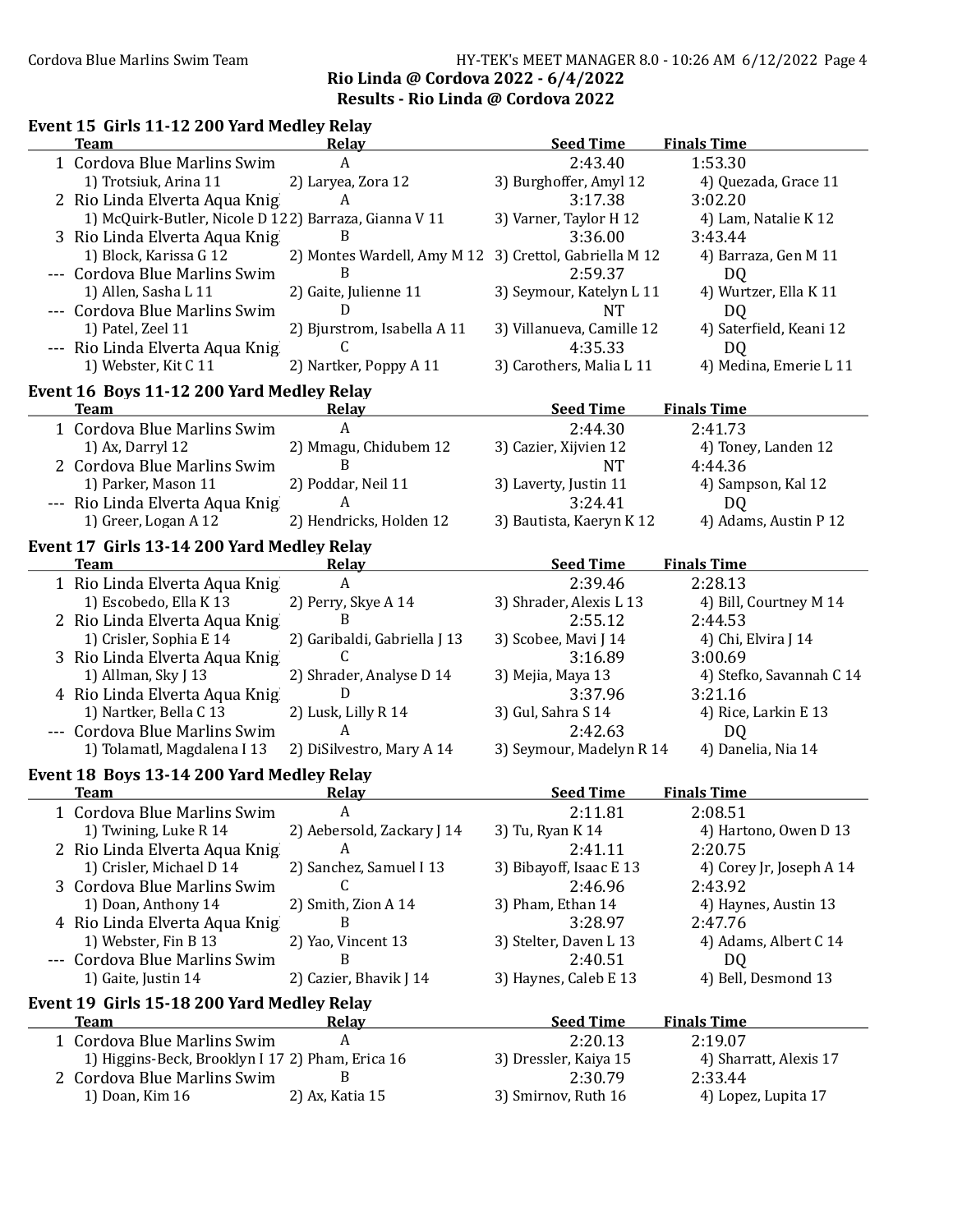### Cordova Blue Marlins Swim Team Team HY-TEK's MEET MANAGER 8.0 - 10:26 AM 6/12/2022 Page 5 Rio Linda @ Cordova 2022 - 6/4/2022

Results - Rio Linda @ Cordova 2022

|        | (Event 19 Girls 15-18 200 Yard Medley Relay)<br><b>Team</b> |    | <b>Relay</b>                                                         | <b>Seed Time</b>          | <b>Finals Time</b>      |
|--------|-------------------------------------------------------------|----|----------------------------------------------------------------------|---------------------------|-------------------------|
|        | --- Rio Linda Elverta Aqua Knig                             |    | A                                                                    | <b>NT</b>                 | DQ                      |
|        | 1) Yao, Helen 15                                            |    | 2) Hendricks, Joci L 15                                              | 3) Godinez, Melanie A 15  | 4) Corey, Lina A 15     |
|        | Event 20 Boys 15-18 200 Yard Medley Relay                   |    |                                                                      |                           |                         |
|        | <b>Team</b>                                                 |    | Relay                                                                | <b>Seed Time</b>          | <b>Finals Time</b>      |
|        | 1 Cordova Blue Marlins Swim                                 |    | A                                                                    | 2:03.49                   | 2:02.08                 |
|        | 1) Tolamatl, Andrew D 16                                    |    | 2) Lopez, Raul 17                                                    | 3) Dressler, Jacob 17     | 4) Harrison, Noah 16    |
|        | 2 Cordova Blue Marlins Swim                                 |    | B                                                                    | NT                        | 2:52.02                 |
|        | 1) Lemison, Rodger 18                                       |    | 2) Wurtzer, Caleb R 15                                               | 3) Justiniani, Cyrus L 16 | 4) Saterfield, Kahai 15 |
|        | --- Rio Linda Elverta Aqua Knig                             |    | A                                                                    | NT                        | DQ                      |
|        | 1) Hu, Gavin 16                                             |    | 2) Campos, Moy S 16                                                  | 3) Crawford, Jason V 16   | 4) Webster, Abram T 16  |
|        | --- Rio Linda Elverta Aqua Knig                             |    | B                                                                    | NT                        | D <sub>Q</sub>          |
|        | 1) Yao, William 17                                          |    | 2) Guo, Kelvin Y 15                                                  | 3) Schielke, Cody E 16    | 4) Nartker, Mads J 15   |
|        |                                                             |    |                                                                      |                           |                         |
|        | Event 21 Girls 6 & Under 25 Yard Freestyle<br><b>Name</b>   |    | Age Team                                                             | <b>Seed Time</b>          | <b>Finals Time</b>      |
|        | 1 Morgan, Skylar                                            |    | 6 Cordova Blue Marlins Swim Team                                     | 32.31                     | 25.94                   |
|        | 2 Cornelison, Vanessa                                       |    | 6 Cordova Blue Marlins Swim Team                                     | 35.84                     | 28.48                   |
|        | 3 Clark, Holland                                            |    | Cordova Blue Marlins Swim Team                                       | 39.16                     | 35.56                   |
|        | 4 Bennett, Isla                                             | 5. | Cordova Blue Marlins Swim Team                                       | 47.51                     | 37.10                   |
|        |                                                             |    | Cordova Blue Marlins Swim Team                                       |                           |                         |
|        | 5 Landberg, Evelyn Q                                        |    |                                                                      | 46.54                     | 40.12                   |
|        | 6 Kent, Madison J                                           |    | Rio Linda Elverta Aqua Knights<br>Cordova Blue Marlins Swim Team     | 47.99                     | 42.54                   |
|        | Baghoomian, Sera                                            |    |                                                                      | <b>NT</b>                 | 43.51                   |
|        | 8 Mack, Gates                                               |    | Cordova Blue Marlins Swim Team                                       | 42.72                     | 43.87                   |
|        | Baldwin, Skylar M                                           |    | Cordova Blue Marlins Swim Team                                       | 46.87                     | 44.45                   |
|        | 10 Nartker, Evangeline C                                    | 6  | Rio Linda Elverta Aqua Knights                                       | <b>NT</b>                 | 55.02                   |
|        | 11 Mathison, Logann M                                       | 6  | Rio Linda Elverta Aqua Knights                                       | 1:19.41                   | 1:21.20                 |
|        | 12 Rickel, Bailey                                           | 6  | Cordova Blue Marlins Swim Team                                       | <b>NT</b>                 | 1:38.10                 |
|        | 13 Franklin, Audrey                                         |    | Cordova Blue Marlins Swim Team                                       | <b>NT</b>                 | 2:03.63                 |
|        | 14 Millett, Olivia                                          | 4  | Cordova Blue Marlins Swim Team                                       | <b>NT</b>                 | 2:08.36                 |
|        | --- Marshall, Sam L                                         |    | 6 Rio Linda Elverta Aqua Knights                                     | 1:10.55                   | DQ                      |
|        | Event 22 Boys 6 & Under 25 Yard Freestyle                   |    |                                                                      |                           |                         |
|        | <b>Name</b>                                                 |    | <b>Age Team</b>                                                      | <b>Seed Time</b>          | <b>Finals Time</b>      |
|        | 1 Quezada, Ben                                              |    | 6 Cordova Blue Marlins Swim Team                                     | 32.02                     | 28.78                   |
|        | 2 Ralston, Oliver J                                         |    | 6 Cordova Blue Marlins Swim Team                                     | 49.77                     | 35.22                   |
|        | 3 Young, Mello                                              |    | 6 Rio Linda Elverta Aqua Knights                                     | 38.63                     | 36.42                   |
|        | 4 Franklin, Levi                                            | 6  | Cordova Blue Marlins Swim Team                                       | 37.52                     | 42.67                   |
| 5.     | Mathison, Lincoln W                                         | 6  | Rio Linda Elverta Aqua Knights                                       | 1:07.02                   | 47.30                   |
| 6      | Laryea, Noah                                                |    | Cordova Blue Marlins Swim Team                                       | 1:00.89                   | 50.06                   |
| 7      | Rice, McKinnon K                                            | 6  | Rio Linda Elverta Aqua Knights                                       | 49.27                     | 50.09                   |
| 8      | Hogan, Oliver                                               | 6  | Cordova Blue Marlins Swim Team                                       | 56.03                     | 1:00.84                 |
|        | Cazier, Phineas                                             | 5. | Cordova Blue Marlins Swim Team                                       | 1:14.95                   | 1:05.93                 |
| 9      |                                                             |    |                                                                      |                           |                         |
|        |                                                             |    |                                                                      |                           |                         |
|        | Event 23 Girls 7-8 25 Yard Freestyle                        |    |                                                                      |                           |                         |
|        | <b>Name</b>                                                 |    | Age Team                                                             | <b>Seed Time</b>          | <b>Finals Time</b>      |
|        | 1 Escobedo, Juliet C                                        |    | 7 Rio Linda Elverta Aqua Knights                                     | 21.98                     | 21.22                   |
|        | 2 Morgan, Makena                                            |    | Cordova Blue Marlins Swim Team                                       | 22.91                     | 22.63                   |
|        | 3 Flitsch, Addison                                          | 8  | Cordova Blue Marlins Swim Team                                       | 24.02                     | 23.57                   |
|        | 4 Engleman, Senja                                           |    | 7 Cordova Blue Marlins Swim Team                                     | 16.24                     | 26.66                   |
| 5.     | Mathison, Austyn E                                          | 8  | Rio Linda Elverta Aqua Knights                                       | 33.36                     | 28.59                   |
| 6<br>7 | Bresler, Ellowyn<br>Millett, Harper                         |    | 7 Cordova Blue Marlins Swim Team<br>7 Cordova Blue Marlins Swim Team | 40.56<br>29.66            | 29.74<br>30.00          |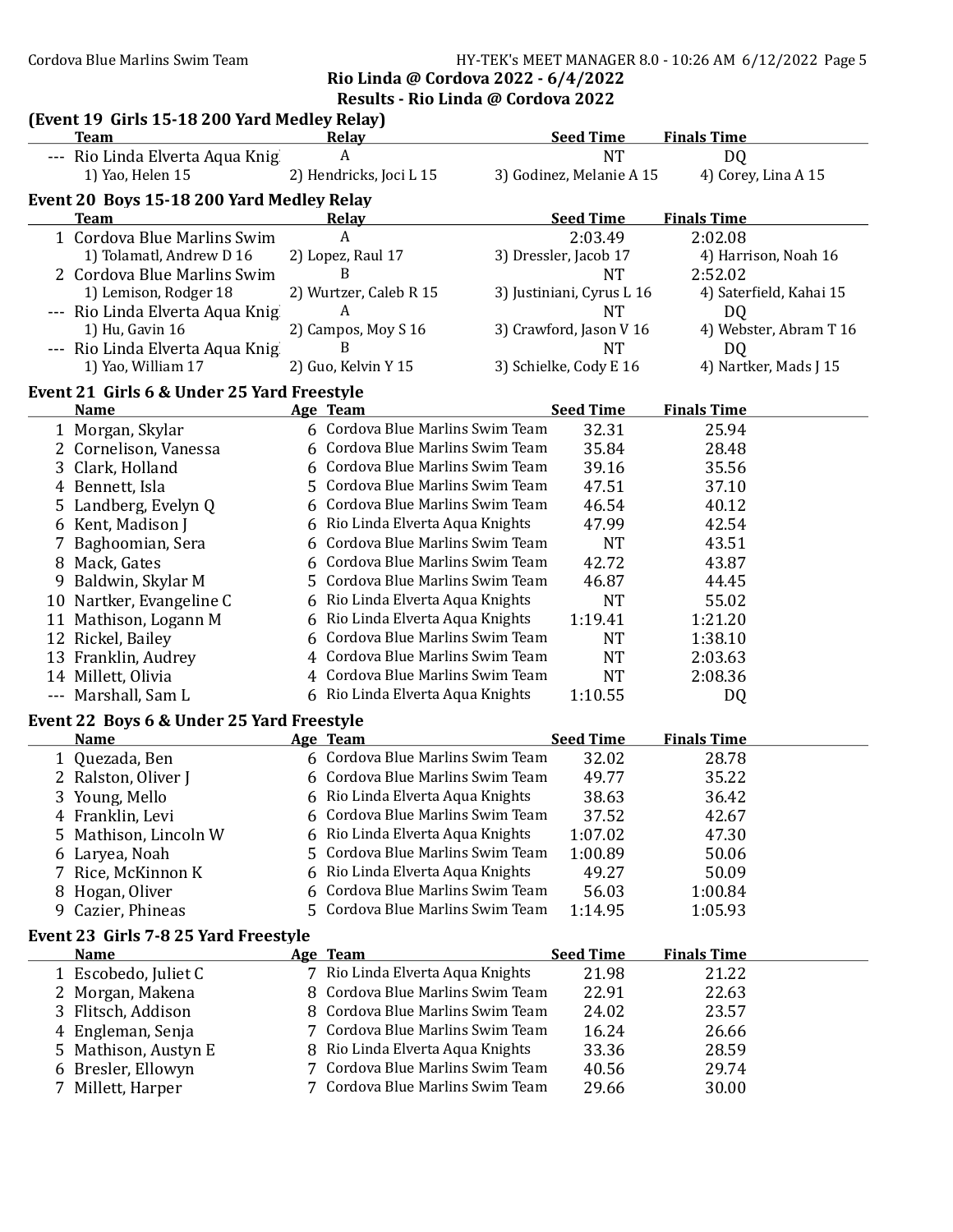## Cordova Blue Marlins Swim Team Team HY-TEK's MEET MANAGER 8.0 - 10:26 AM 6/12/2022 Page 6 Rio Linda @ Cordova 2022 - 6/4/2022 Results - Rio Linda @ Cordova 2022

## (Event 23 Girls 7-8 25 Yard Freestyle)

|    | <b>Name</b>                                        |     | Age Team                          | <b>Seed Time</b> | <b>Finals Time</b> |  |
|----|----------------------------------------------------|-----|-----------------------------------|------------------|--------------------|--|
|    | 8 Ngo, Elsa R                                      |     | 7 Cordova Blue Marlins Swim Team  | 42.85            | 30.16              |  |
|    | 9 Beck, Amelia                                     |     | Cordova Blue Marlins Swim Team    | 35.94            | 31.21              |  |
|    | 10 Smith-Davis, Blake A                            | 8   | Rio Linda Elverta Aqua Knights    | 32.00            | 32.48              |  |
|    | 11 Carothers, Tegan N                              | 8   | Rio Linda Elverta Aqua Knights    | 29.58            | 33.21              |  |
|    | 12 Bjurstrom, Sophia                               | 8   | Cordova Blue Marlins Swim Team    | 35.60            | 34.55              |  |
|    | 13 Oldham, Kessie B                                | 8   | Cordova Blue Marlins Swim Team    | <b>NT</b>        | 35.66              |  |
|    | 14 Bray, Jessica                                   | 7   | Cordova Blue Marlins Swim Team    | <b>NT</b>        | 37.37              |  |
|    | 15 Matzinger, Brooke                               |     | Cordova Blue Marlins Swim Team    | 46.38            | 41.88              |  |
|    | 16 Abramyan, Evelyn                                |     | 7 Cordova Blue Marlins Swim Team  | <b>NT</b>        | 48.47              |  |
|    |                                                    |     |                                   |                  |                    |  |
|    | Event 24 Boys 7-8 25 Yard Freestyle<br><b>Name</b> |     | Age Team                          | <b>Seed Time</b> | <b>Finals Time</b> |  |
|    |                                                    |     | 7 Cordova Blue Marlins Swim Team  |                  |                    |  |
|    | 1 Rivera, Matthew                                  |     | Cordova Blue Marlins Swim Team    | 25.58            | 24.37              |  |
|    | 2 Franklin, Carter                                 | 8   |                                   | 25.91            | 28.56              |  |
|    | 3 Del Toro, Julian                                 | 8   | Cordova Blue Marlins Swim Team    | 28.02            | 28.66              |  |
|    | 4 Lopez Castaneda, Sebastian                       |     | 7 Rio Linda Elverta Aqua Knights  | 38.91            | 28.97              |  |
|    | 5 Hogan, Lucas                                     | 8   | Cordova Blue Marlins Swim Team    | 32.00            | 29.81              |  |
|    | 6 Arnold, Christopher L                            | 8   | Rio Linda Elverta Aqua Knights    | 34.07            | 32.26              |  |
| 7  | Twining, Elijah                                    | 7   | Cordova Blue Marlins Swim Team    | 32.48            | 34.72              |  |
| 8  | Roberts, Emmett S                                  | 8   | Cordova Blue Marlins Swim Team    | 37.84            | 36.99              |  |
| 9  | Cole, Zachary                                      | 8   | Cordova Blue Marlins Swim Team    | 40.08            | 40.55              |  |
|    | 10 Nartker, Grey J                                 |     | Rio Linda Elverta Aqua Knights    | <b>NT</b>        | 48.82              |  |
|    | 11 Rodriguez, Robert                               |     | Cordova Blue Marlins Swim Team    | 1:00.92          | 54.44              |  |
|    | Event 25 Girls 9-10 25 Yard Freestyle              |     |                                   |                  |                    |  |
|    | <b>Name</b>                                        |     | Age Team                          | <b>Seed Time</b> | <b>Finals Time</b> |  |
|    | 1 Knifton, Marlee K                                |     | 10 Cordova Blue Marlins Swim Team | 16.36            | 16.52              |  |
|    | 2 DiSilvestro, Susanna H                           | 10  | Cordova Blue Marlins Swim Team    | 17.83            | 19.61              |  |
| 3  | Rice, Adylade L                                    |     | 10 Rio Linda Elverta Aqua Knights | 21.87            | 20.15              |  |
|    | 4 Marshall, Rachel M                               |     | 10 Rio Linda Elverta Aqua Knights | 22.31            | 21.44              |  |
| 5  | Herrle, Sophia                                     | 10  | Cordova Blue Marlins Swim Team    | 21.49            | 21.47              |  |
| 6  | Tadlock, Eliza                                     | 10  | Cordova Blue Marlins Swim Team    | 23.13            | 21.86              |  |
| 7  | Sanyaolu, Aliyah                                   |     | 10 Cordova Blue Marlins Swim Team | 25.73            | 22.09              |  |
|    | 8 Larsen, Miyuki                                   |     | 10 Cordova Blue Marlins Swim Team | 22.81            | 23.17              |  |
|    | 9 Hogan, Lillian                                   |     | 10 Cordova Blue Marlins Swim Team | 24.05            | 23.73              |  |
|    | 10 Sheley, Ava M                                   |     | 9 Rio Linda Elverta Aqua Knights  | 22.83            | 23.77              |  |
|    | 11 Mosley, Arden S                                 |     | 9 Cordova Blue Marlins Swim Team  | 24.67            | 25.23              |  |
|    | 12 Sampson, Addison                                |     | 10 Cordova Blue Marlins Swim Team | 29.58            | 27.22              |  |
|    | 13 Ralston, Gwen E                                 |     | 9 Cordova Blue Marlins Swim Team  | 32.15            | 28.19              |  |
|    | 14 Nguyen, Carol                                   | 10. | Cordova Blue Marlins Swim Team    | 37.46            | 40.43              |  |
|    | Event 26 Boys 9-10 25 Yard Freestyle               |     |                                   |                  |                    |  |
|    | <b>Name</b>                                        |     | Age Team                          | <b>Seed Time</b> | <b>Finals Time</b> |  |
|    | 1 Clark, Gunner                                    |     | 10 Cordova Blue Marlins Swim Team | 16.57            | 16.51              |  |
|    | 2 Fredericks, Jason                                |     | 9 Cordova Blue Marlins Swim Team  | 19.05            | 19.72              |  |
|    | 3 Rivera, Isaac                                    | 10. | Cordova Blue Marlins Swim Team    | 31.81            | 25.02              |  |
|    | 4 Parker, Cameron                                  |     | 9 Cordova Blue Marlins Swim Team  | <b>NT</b>        | 27.20              |  |
| 5. | Dasari, Shreyas                                    | 9   | Cordova Blue Marlins Swim Team    | <b>NT</b>        | 30.04              |  |
|    | 6 Kusuma, Owen                                     | 9   | Cordova Blue Marlins Swim Team    | 16.24            | 30.34              |  |
|    | 7 Verma, Viraj                                     | 9   | Cordova Blue Marlins Swim Team    | 31.09            | 30.95              |  |
| 8  | Lagow, Rowan T                                     | 9   | Rio Linda Elverta Aqua Knights    | NT               | 30.97              |  |
|    |                                                    |     | 9 Rio Linda Elverta Aqua Knights  |                  |                    |  |
|    | 9 Nartker, Ren S                                   |     |                                   | 34.71            | 32.20              |  |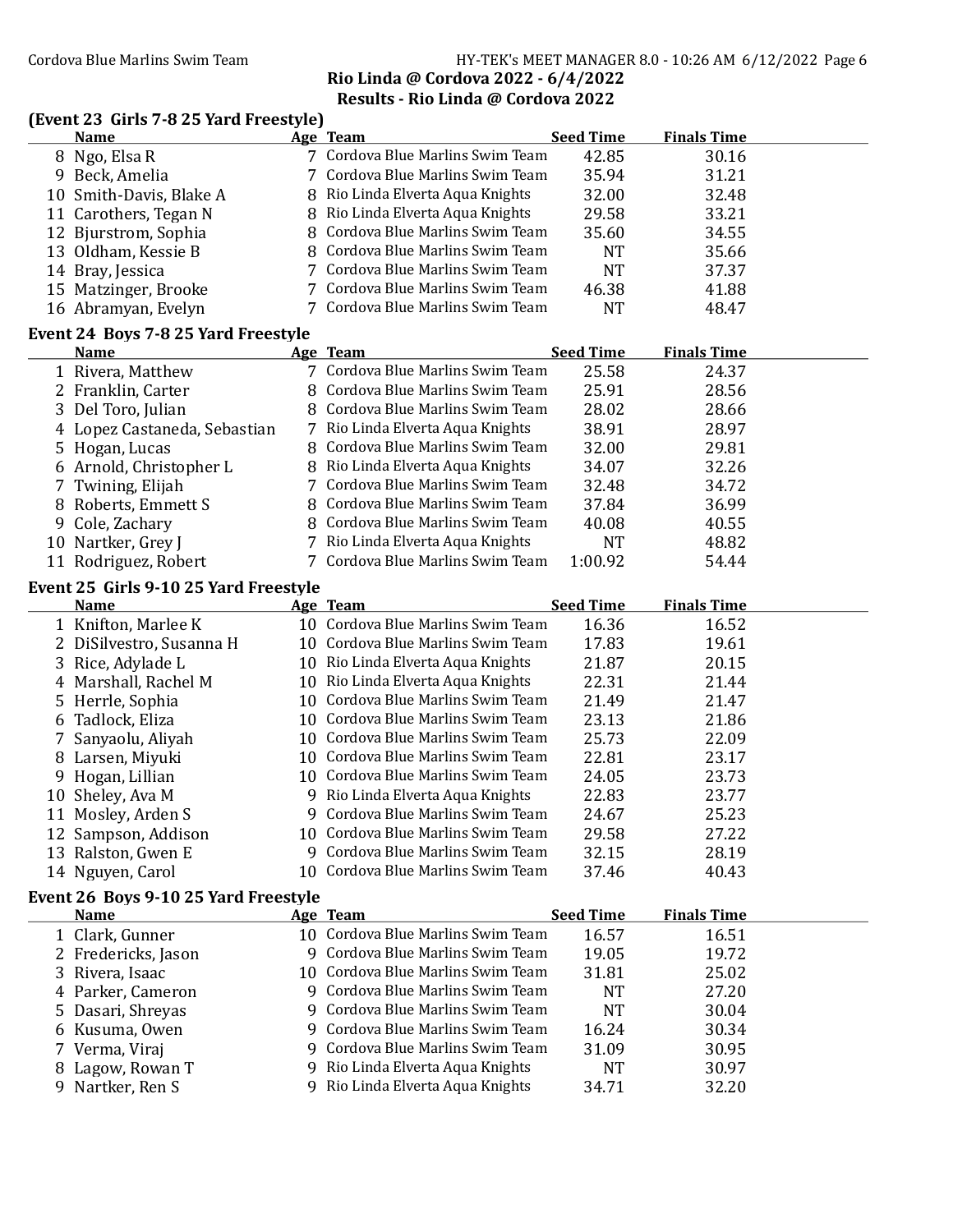## Cordova Blue Marlins Swim Team HY-TEK's MEET MANAGER 8.0 - 10:26 AM 6/12/2022 Page 7 Rio Linda @ Cordova 2022 - 6/4/2022 Results - Rio Linda @ Cordova 2022

#### Event 27 Girls 11-12 50 Yard Freestyle Name Age Team Seed Time Finals Time

|    | 1 Quezada, Grace                       | 11 Cordova Blue Marlins Swim Team                                      | 36.22            | 34.86              |  |
|----|----------------------------------------|------------------------------------------------------------------------|------------------|--------------------|--|
|    | 2 Laryea, Zora                         | 12 Cordova Blue Marlins Swim Team                                      | 36.92            | 35.66              |  |
|    | 3 Linden, Paige E                      | 11 Cordova Blue Marlins Swim Team                                      | 40.42            | 36.02              |  |
|    | 4 Wurtzer, Ella K                      | 11 Cordova Blue Marlins Swim Team                                      | 37.34            | 36.44              |  |
| 5. | Lam, Natalie K                         | 12 Rio Linda Elverta Aqua Knights                                      | 41.55            | 37.44              |  |
|    | 6 Keys, Madisyn S                      | 11 Cordova Blue Marlins Swim Team                                      | 38.88            | 39.75              |  |
|    | 7 Barraza, Gianna V                    | 11 Rio Linda Elverta Aqua Knights                                      | 40.04            | 40.84              |  |
| 8  | Crettol, Gabriella M                   | 12 Rio Linda Elverta Aqua Knights                                      | <b>NT</b>        | 42.31              |  |
| 9  | Barraza, Gen M                         | 11 Rio Linda Elverta Aqua Knights                                      | 41.92            | 43.94              |  |
|    | 10 Saterfield, Keani                   | 12 Cordova Blue Marlins Swim Team                                      | 45.73            | 44.26              |  |
|    | 11 Villanueva, Camille                 | 12 Cordova Blue Marlins Swim Team                                      | 47.63            | 46.24              |  |
|    | 12 Montes Wardell, Amy M               | 12 Rio Linda Elverta Aqua Knights                                      | 50.02            | 46.75              |  |
|    | 13 Bjurstrom, Isabella A               | 11 Cordova Blue Marlins Swim Team                                      | 46.15            | 52.49              |  |
|    | 14 Nartker, Poppy A                    | 11 Rio Linda Elverta Aqua Knights                                      | 1:04.46          | 55.05              |  |
|    | 15 Medina, Emerie L                    | 11 Rio Linda Elverta Aqua Knights                                      | 56.96            | 55.26              |  |
|    | 16 Jensen, Ashlyn R                    | 11 Rio Linda Elverta Aqua Knights                                      | <b>NT</b>        | 1:08.86            |  |
|    |                                        |                                                                        |                  |                    |  |
|    | Event 28 Boys 11-12 50 Yard Freestyle  |                                                                        |                  |                    |  |
|    | <b>Name</b>                            | Age Team                                                               | <b>Seed Time</b> | <b>Finals Time</b> |  |
|    | 1 Mmagu, Chidubem                      | 12 Cordova Blue Marlins Swim Team                                      | 31.04            | 30.81              |  |
|    | 2 Hendricks, Holden                    | 12 Rio Linda Elverta Aqua Knights                                      | 38.52            | 34.38              |  |
|    | 3 Parker, Mason                        | 11 Cordova Blue Marlins Swim Team                                      | 53.20            | 46.52              |  |
|    | 4 Poddar, Neil                         | 11 Cordova Blue Marlins Swim Team                                      | <b>NT</b>        | 56.12              |  |
|    | 5 Greer, Logan A                       | 12 Rio Linda Elverta Aqua Knights                                      | 54.51            | 1:00.30            |  |
|    | 6 Sampson, Kal                         | 12 Cordova Blue Marlins Swim Team                                      | 1:12.59          | 1:17.49            |  |
|    | Event 29 Girls 13-14 50 Yard Freestyle |                                                                        |                  |                    |  |
|    |                                        |                                                                        |                  |                    |  |
|    | <b>Name</b>                            | Age Team                                                               | <b>Seed Time</b> | <b>Finals Time</b> |  |
|    | 1 Bill, Courtney M                     | 14 Rio Linda Elverta Aqua Knights                                      | 33.83            | 32.03              |  |
|    | 2 DiSilvestro, Mary A                  | 14 Cordova Blue Marlins Swim Team                                      | <b>NT</b>        | 33.20              |  |
|    | 3 Perry, Skye A                        | 14 Rio Linda Elverta Aqua Knights                                      | <b>NT</b>        | 34.43              |  |
|    | *4 Crisler, Sophia E                   | 14 Rio Linda Elverta Aqua Knights                                      | 34.63            | 34.81              |  |
|    | *4 Tolamatl, Magdalena I               | 13 Cordova Blue Marlins Swim Team                                      | 33.60            | 34.81              |  |
|    | 6 Chi, Elvira J                        | 14 Rio Linda Elverta Aqua Knights                                      | 35.87            | 35.08              |  |
|    | 7 Scobee, Mavi J                       | 14 Rio Linda Elverta Aqua Knights                                      | 36.47            | 35.23              |  |
|    | 8 Allman, Sky J                        | 13 Rio Linda Elverta Aqua Knights                                      | 36.70            | 35.51              |  |
|    | 9 Lusk, Lilly R                        | 14 Rio Linda Elverta Aqua Knights                                      | 41.13            | 37.43              |  |
|    | 10 Du Val, Karsyn L                    | 14 Cordova Blue Marlins Swim Team                                      | 39.01            | 38.84              |  |
|    | 11 Danelia, Nia                        | 14 Cordova Blue Marlins Swim Team                                      | 39.34            | 39.43              |  |
|    | 12 Gul, Sahra S                        | 14 Rio Linda Elverta Aqua Knights                                      | <b>NT</b>        | 41.70              |  |
|    | 13 Rice, Larkin E                      | 13 Rio Linda Elverta Aqua Knights                                      | 43.14            | 45.00              |  |
|    | 14 Olivares-Ramos, Alizette            | 14 Cordova Blue Marlins Swim Team                                      | 47.81            | 46.54              |  |
|    | 15 Watson, Peyton                      | 13 Cordova Blue Marlins Swim Team                                      | 53.57            | 50.28              |  |
|    |                                        |                                                                        |                  |                    |  |
|    | Event 30 Boys 13-14 50 Yard Freestyle  |                                                                        |                  |                    |  |
|    | <b>Name</b>                            | Age Team                                                               | <b>Seed Time</b> | <b>Finals Time</b> |  |
|    | 1 Corey Jr, Joseph A                   | 14 Rio Linda Elverta Aqua Knights                                      | 32.28            | 26.24              |  |
|    | 2 Aebersold, Zackary J                 | 14 Cordova Blue Marlins Swim Team                                      | 30.62            | 30.06              |  |
|    | 3 Sanchez, Samuel I                    | 13 Rio Linda Elverta Aqua Knights                                      | 34.35            | 30.81              |  |
|    | 4 Gaite, Justin                        | 14 Cordova Blue Marlins Swim Team                                      | 34.00            | 31.29              |  |
|    | 5 Crisler, Michael D<br>6 Yao, Vincent | 14 Rio Linda Elverta Aqua Knights<br>13 Rio Linda Elverta Aqua Knights | 34.25<br>43.03   | 33.18<br>33.58     |  |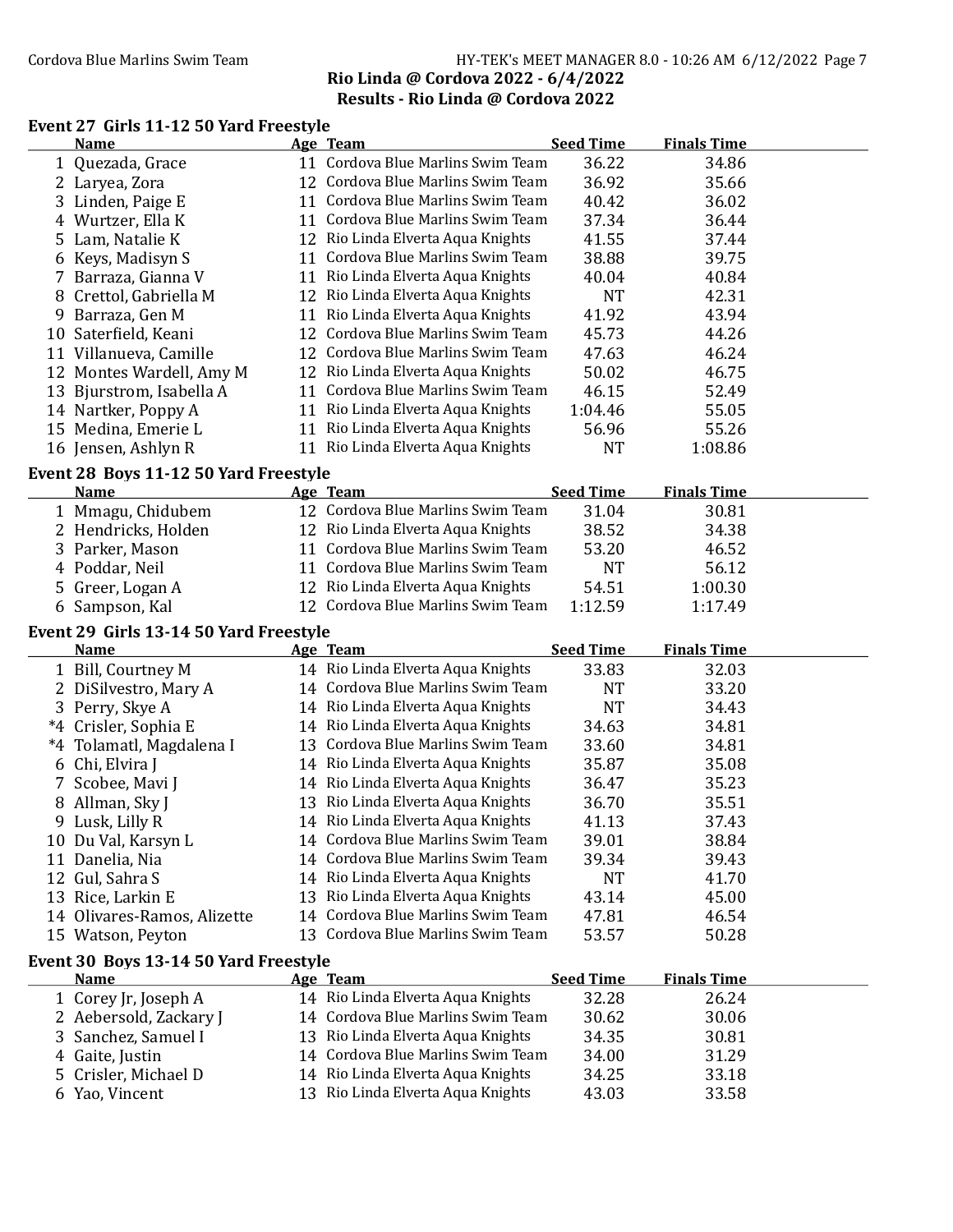## Results - Rio Linda @ Cordova 2022

## (Event 30 Boys 13-14 50 Yard Freestyle)

|       | <b>Name</b>                                 |    | Age Team                          | <b>Seed Time</b>   | <b>Finals Time</b> |  |
|-------|---------------------------------------------|----|-----------------------------------|--------------------|--------------------|--|
|       | 7 Werner, Logan                             |    | 13 Cordova Blue Marlins Swim Team | 37.19              | 34.41              |  |
|       | 8 Pham, Ethan                               |    | 14 Cordova Blue Marlins Swim Team | 33.94              | 34.49              |  |
|       | 9 Haynes, Austin                            |    | 13 Cordova Blue Marlins Swim Team | 35.74              | 34.67              |  |
|       | 10 Doan, Anthony                            |    | 14 Cordova Blue Marlins Swim Team | 35.51              | 35.14              |  |
|       | 11 Curl, Joshua J                           |    | 13 Cordova Blue Marlins Swim Team | 39.47              | 37.15              |  |
|       | 12 Smith, Zion A                            |    | 14 Cordova Blue Marlins Swim Team | 38.53              | 38.76              |  |
|       | 13 Wong, Isaac                              |    | 13 Cordova Blue Marlins Swim Team | 42.45              | 39.57              |  |
|       | 14 Adams, Albert C                          |    | 14 Rio Linda Elverta Aqua Knights | <b>NT</b>          | 39.78              |  |
|       | 15 Du Val, Gavin P                          |    | 13 Cordova Blue Marlins Swim Team | 39.74              | 40.94              |  |
|       | Event 31 Girls 15-18 50 Yard Freestyle      |    |                                   |                    |                    |  |
|       | <b>Name</b>                                 |    | Age Team                          | <b>Seed Time</b>   | <b>Finals Time</b> |  |
|       | 1 Pham, Erica                               |    | 16 Cordova Blue Marlins Swim Team | 31.07              | 27.78              |  |
|       | 2 Dressler, Kaiya                           |    | 15 Cordova Blue Marlins Swim Team | 30.16              | 29.19              |  |
|       | 3 Sharratt, Alexis                          |    | 17 Cordova Blue Marlins Swim Team | 31.81              | 31.67              |  |
|       | 4 Lopez, Lupita                             |    | 17 Cordova Blue Marlins Swim Team | 34.99              | 34.77              |  |
| 5.    | Corey, Lina A                               |    | 15 Rio Linda Elverta Aqua Knights | <b>NT</b>          | 36.42              |  |
|       | 6 Portillo, Selma E                         |    | 16 Cordova Blue Marlins Swim Team | 37.00              | 37.96              |  |
| 7     | Godinez, Melanie A                          |    | 15 Rio Linda Elverta Aqua Knights | 41.93              | 40.00              |  |
|       | 8 Portillo, Celia                           |    | 15 Cordova Blue Marlins Swim Team | 41.09              | 40.95              |  |
|       | Marsh-Wood, Grace                           |    | 17 Cordova Blue Marlins Swim Team | 42.96              | 44.31              |  |
| 9     | 10 Stone, Maddie G                          |    | 15 Rio Linda Elverta Aqua Knights | <b>NT</b>          | 54.15              |  |
|       |                                             |    |                                   |                    |                    |  |
|       | Event 32 Boys 15-18 50 Yard Freestyle       |    |                                   |                    |                    |  |
|       | <b>Name</b>                                 |    | Age Team                          | <b>Seed Time</b>   | <b>Finals Time</b> |  |
|       | 1 Campos, Moy S                             |    | 16 Rio Linda Elverta Aqua Knights | 23.29              | 23.86              |  |
|       | 2 Dressler, Jacob                           |    | 17 Cordova Blue Marlins Swim Team | 26.41              | 26.09              |  |
| 3     | Yao, William                                |    | 17 Rio Linda Elverta Aqua Knights | <b>NT</b>          | 29.90              |  |
| 4     | Crawford, Jason V                           |    | 16 Rio Linda Elverta Aqua Knights | 34.82              | 31.03              |  |
| 5     | Justiniani, Cyrus L                         |    | 16 Cordova Blue Marlins Swim Team | 33.86              | 32.53              |  |
| 6     | Saterfield, Kahai                           |    | 15 Cordova Blue Marlins Swim Team | 38.09              | 37.26              |  |
|       | Guo, Kelvin Y                               |    | 15 Rio Linda Elverta Aqua Knights | 40.33              | 37.71              |  |
|       | 8 Marsh-Wood, Silas                         |    | 17 Cordova Blue Marlins Swim Team | 55.98              | 50.34              |  |
|       | Event 33 Girls 6 & Under 25 Yard Backstroke |    |                                   |                    |                    |  |
|       | <b>Name</b>                                 |    | Age Team                          | <b>Seed Time</b>   | <b>Finals Time</b> |  |
|       | 1 Morgan, Skylar                            |    | 6 Cordova Blue Marlins Swim Team  | 36.27              | 34.05              |  |
|       | 2 Cornelison, Vanessa                       |    | 6 Cordova Blue Marlins Swim Team  | 43.80              | 35.62              |  |
| 3     | Clark, Holland                              |    | Cordova Blue Marlins Swim Team    | 53.55              | 43.94              |  |
|       | 4 Bennett, Isla                             | 5  | Cordova Blue Marlins Swim Team    | 46.75              | 44.49              |  |
| 5     | Kent, Madison J                             | 6  | Rio Linda Elverta Aqua Knights    | 51.56              | 45.94              |  |
|       | 6 Landberg, Evelyn Q                        | 6  | Cordova Blue Marlins Swim Team    | 54.02              | 54.59              |  |
| 7     | Baghoomian, Sera                            | 6  | Cordova Blue Marlins Swim Team    | <b>NT</b>          | 58.14              |  |
| 8     | Nartker, Evangeline C                       |    | Rio Linda Elverta Aqua Knights    | <b>NT</b>          | 1:01.31            |  |
| 9     | Marshall, Sam L                             | 6  | Rio Linda Elverta Aqua Knights    | 1:04.58            | 1:13.68            |  |
| 10    | Millett, Olivia                             | 4  | Cordova Blue Marlins Swim Team    | <b>NT</b>          | 2:42.00            |  |
| ---   | Franklin, Audrey                            | 4  | Cordova Blue Marlins Swim Team    | <b>NT</b>          | DQ                 |  |
| ---   | Mack, Gates                                 |    | Cordova Blue Marlins Swim Team    | <b>NT</b>          | DQ                 |  |
| ---   | Mathison, Logann M                          | 6  | Rio Linda Elverta Aqua Knights    | <b>NT</b>          | DQ                 |  |
|       |                                             |    |                                   |                    |                    |  |
| $---$ |                                             | 5. | Cordova Blue Marlins Swim Team    |                    |                    |  |
| ---   | Baldwin, Skylar M<br>Rickel, Bailey         |    | 6 Cordova Blue Marlins Swim Team  | 47.92<br><b>NT</b> | DQ<br>DQ           |  |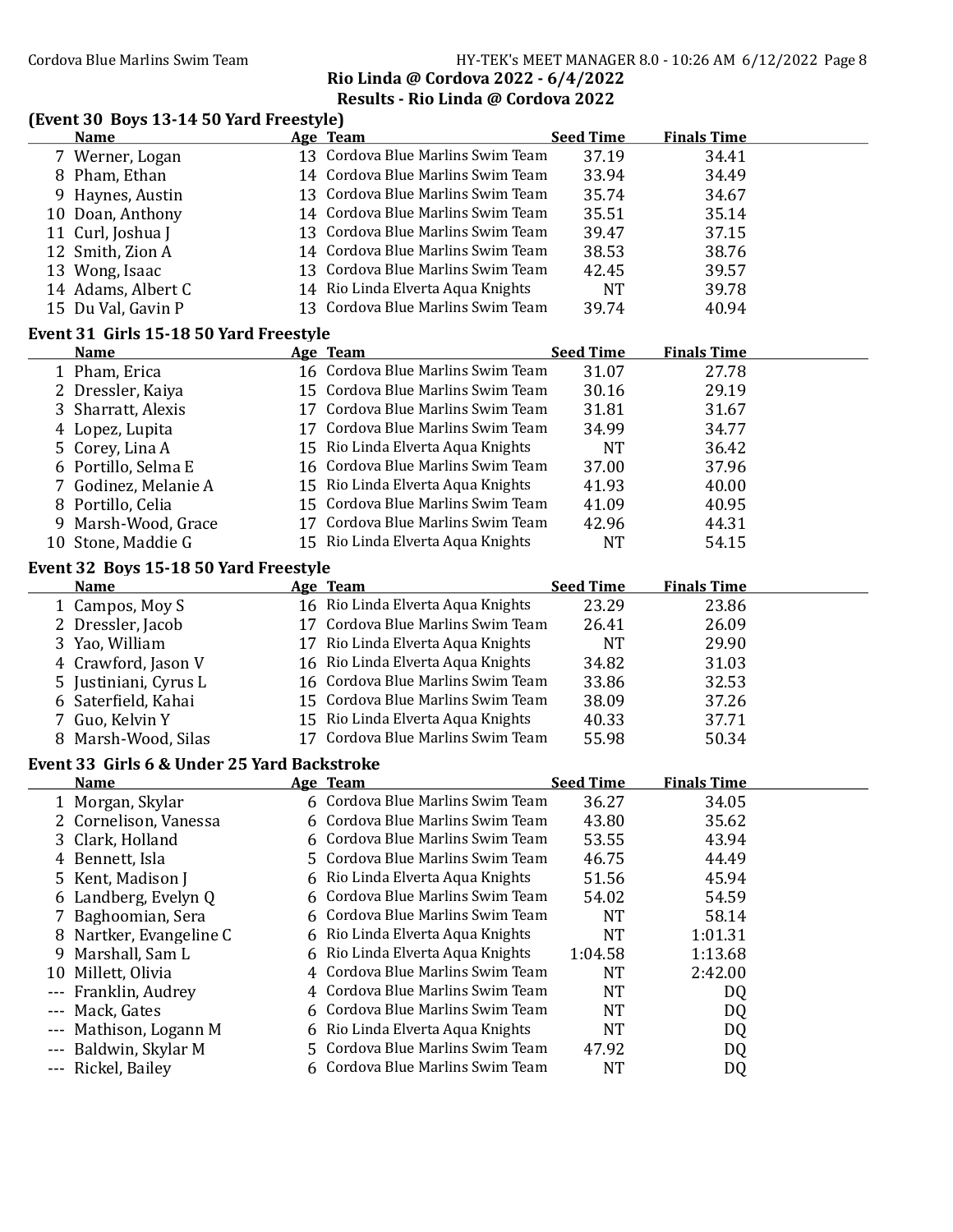## Cordova Blue Marlins Swim Team Team HY-TEK's MEET MANAGER 8.0 - 10:26 AM 6/12/2022 Page 9 Rio Linda @ Cordova 2022 - 6/4/2022 Results - Rio Linda @ Cordova 2022

## Event 34 Boys 6 & Under 25 Yard Backstroke

| <b>Name</b>           | Age Team                         | <b>Seed Time</b> | <b>Finals Time</b> |  |
|-----------------------|----------------------------------|------------------|--------------------|--|
| 1 Quezada, Ben        | 6 Cordova Blue Marlins Swim Team | 32.20            | 31.66              |  |
| 2 Franklin, Levi      | 6 Cordova Blue Marlins Swim Team | 53.09            | 41.51              |  |
| 3 Young, Mello        | 6 Rio Linda Elverta Aqua Knights | 49.32            | 47.18              |  |
| 4 Mathison, Lincoln W | 6 Rio Linda Elverta Aqua Knights | NT               | 47.69              |  |
| 5 Ralston, Oliver J   | 6 Cordova Blue Marlins Swim Team | <b>NT</b>        | 48.64              |  |
| 6 Laryea, Noah        | 5 Cordova Blue Marlins Swim Team | NT               | 58.03              |  |
| 7 Rice, McKinnon K    | 6 Rio Linda Elverta Aqua Knights | 54.84            | 1:04.30            |  |
| 8 Cazier, Phineas     | 5 Cordova Blue Marlins Swim Team | 1:20.19          | 1:09.66            |  |
| --- Hogan, Oliver     | 6 Cordova Blue Marlins Swim Team | NT               | DQ                 |  |

#### Event 35 Girls 7-8 25 Yard Backstroke

|    | <b>Name</b>              | Age Team                         | <b>Seed Time</b> | <b>Finals Time</b> |  |
|----|--------------------------|----------------------------------|------------------|--------------------|--|
|    | 1 Mmagu, Chioma G        | 7 Cordova Blue Marlins Swim Team | 25.12            | 24.83              |  |
|    | 2 Mathison, Austyn E     | 8 Rio Linda Elverta Aqua Knights | 40.60            | 28.43              |  |
|    | 3 Ngo, Elsa R            | 7 Cordova Blue Marlins Swim Team | 38.78            | 30.26              |  |
|    | 4 Knifton, Taylor M      | 7 Cordova Blue Marlins Swim Team | 34.28            | 31.07              |  |
|    | 5 Gegogeine, Abigail A   | 7 Cordova Blue Marlins Swim Team | 30.98            | 31.18              |  |
|    | 6 Millett, Harper        | 7 Cordova Blue Marlins Swim Team | 40.62            | 31.21              |  |
|    | 7 Bresler, Ellowyn       | 7 Cordova Blue Marlins Swim Team | 53.33            | 31.60              |  |
|    | 8 Oldham, Kessie B       | 8 Cordova Blue Marlins Swim Team | NT               | 31.81              |  |
|    | 9 DiSilvestro, Abigail R | 8 Cordova Blue Marlins Swim Team | 33.19            | 33.54              |  |
|    | 10 Smith-Davis, Blake A  | 8 Rio Linda Elverta Aqua Knights | 35.81            | 33.99              |  |
| 11 | Flitsch, Addison         | 8 Cordova Blue Marlins Swim Team | 37.10            | 34.14              |  |
|    | 12 Shrader, Arianna R    | 8 Rio Linda Elverta Aqua Knights | 37.99            | 35.31              |  |
|    | 13 Bjurstrom, Sophia     | 8 Cordova Blue Marlins Swim Team | 40.61            | 42.00              |  |
|    | 14 Matzinger, Brooke     | 7 Cordova Blue Marlins Swim Team | 50.94            | 49.01              |  |

## Event 36 Boys 7-8 25 Yard Backstroke

| <b>Name</b>          | Age Team                         | <b>Seed Time</b> | <b>Finals Time</b> |  |
|----------------------|----------------------------------|------------------|--------------------|--|
| 1 Wurtzer, Ian       | 7 Cordova Blue Marlins Swim Team | 30.99            | 30.17              |  |
| 2 Rivera, Matthew    | 7 Cordova Blue Marlins Swim Team | NT               | 30.64              |  |
| 3 Warren, Noah C     | 8 Rio Linda Elverta Aqua Knights | 34.00            | 32.28              |  |
| 4 Cole, Zachary      | 8 Cordova Blue Marlins Swim Team | 44.40            | 35.84              |  |
| 5 Hogan, Lucas       | 8 Cordova Blue Marlins Swim Team | 45.97            | 37.21              |  |
| 6 Woodland, James    | 7 Cordova Blue Marlins Swim Team | 32.39            | 38.91              |  |
| 7 Franklin, Carter   | 8 Cordova Blue Marlins Swim Team | 42.06            | 40.10              |  |
| 8 Cazier, Hendryk J  | 8 Cordova Blue Marlins Swim Team | 49.94            | 43.89              |  |
| 9 Herrle, Thomas     | 7 Cordova Blue Marlins Swim Team | 37.58            | 47.82              |  |
| 10 Rodriguez, Robert | 7 Cordova Blue Marlins Swim Team | NT               | 1:04.16            |  |
| --- Nartker, Grey J  | 7 Rio Linda Elverta Aqua Knights | NT               | DQ                 |  |

## Event 37 Girls 9-10 25 Yard Backstroke

| <b>Name</b>           | Age Team                          | <b>Seed Time</b> | <b>Finals Time</b> |  |
|-----------------------|-----------------------------------|------------------|--------------------|--|
| 1 Mmagu, Chidera      | 9 Cordova Blue Marlins Swim Team  | 19.82            | 19.41              |  |
| 2 Diaz, GiGi A        | 10 Rio Linda Elverta Aqua Knights | 24.01            | 22.20              |  |
| 3 Bennett, Everly     | 10 Cordova Blue Marlins Swim Team | 25.79            | 23.92              |  |
| 4 Escobedo, Kourtni V | 10 Rio Linda Elverta Aqua Knights | 25.20            | 23.95              |  |
| 5 Ponce, Mila I       | 10 Rio Linda Elverta Aqua Knights | 23.09            | 24.46              |  |
| 6 Tadlock, Eliza      | 10 Cordova Blue Marlins Swim Team | 23.13            | 25.36              |  |
| 7 Saefong, Zoe M      | 10 Rio Linda Elverta Aqua Knights | 29.51            | 25.75              |  |
| 8 Quezada, Faith      | 9 Cordova Blue Marlins Swim Team  | 24.90            | 28.08              |  |
| 9 Hogan, Lillian      | 10 Cordova Blue Marlins Swim Team | 33.14            | 28.41              |  |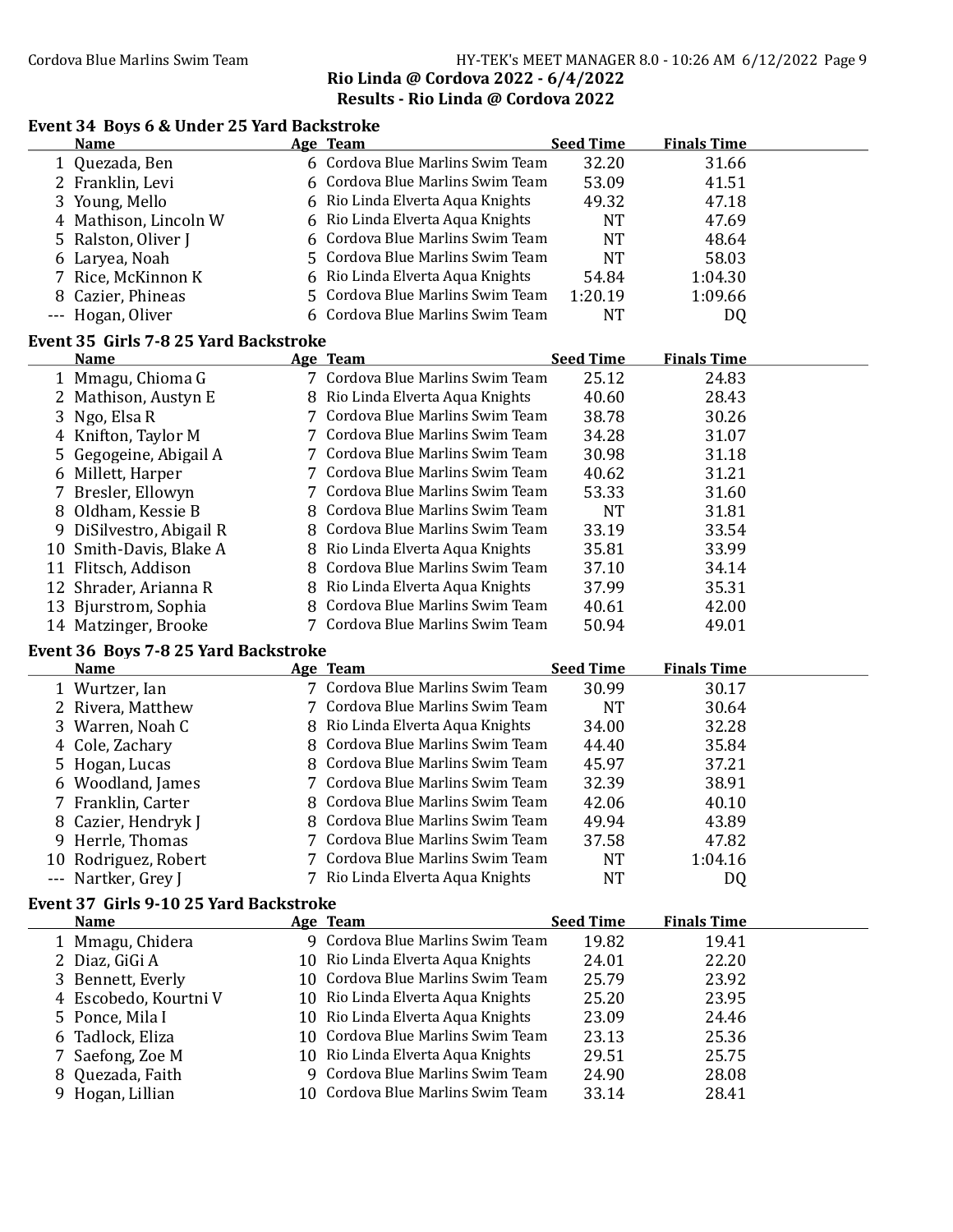## Cordova Blue Marlins Swim Team HY-TEK's MEET MANAGER 8.0 - 10:26 AM 6/12/2022 Page 10 Rio Linda @ Cordova 2022 - 6/4/2022

Results - Rio Linda @ Cordova 2022

# (Event 37 Girls 9-10 25 Yard Backstroke)<br>Name Age Team

|         | <b>Name</b>                             |    | Age Team                          | <b>Seed Time</b> | <b>Finals Time</b> |  |
|---------|-----------------------------------------|----|-----------------------------------|------------------|--------------------|--|
|         | 10 Sanyaolu, Aliyah                     |    | 10 Cordova Blue Marlins Swim Team | 31.34            | 29.04              |  |
|         | 11 Matzinger, Hailey M                  |    | 10 Cordova Blue Marlins Swim Team | 25.35            | 29.08              |  |
|         | 12 Woodland, Ava                        |    | 9 Cordova Blue Marlins Swim Team  | 29.62            | 30.37              |  |
|         | 13 Hendricks, Alice                     |    | 10 Rio Linda Elverta Aqua Knights | 28.93            | 30.57              |  |
|         | 14 Larsen, Miyuki                       |    | 10 Cordova Blue Marlins Swim Team | 29.13            | 31.12              |  |
|         | 15 Nguyen, Carol                        |    | 10 Cordova Blue Marlins Swim Team | 40.92            | 36.24              |  |
|         | 16 Ralston, Gwen E                      |    | 9 Cordova Blue Marlins Swim Team  | 42.00            | 40.43              |  |
| $- - -$ | Sampson, Addison                        |    | 10 Cordova Blue Marlins Swim Team | <b>NT</b>        | DQ                 |  |
|         |                                         |    |                                   |                  |                    |  |
|         | Event 38 Boys 9-10 25 Yard Backstroke   |    |                                   |                  |                    |  |
|         | <b>Name</b>                             |    | Age Team                          | <b>Seed Time</b> | <b>Finals Time</b> |  |
|         | 1 Bell, Ronan                           |    | 9 Cordova Blue Marlins Swim Team  | 20.95            | 21.34              |  |
|         | 2 Fredericks, Jason                     |    | 9 Cordova Blue Marlins Swim Team  | 26.18            | 25.46              |  |
|         | 3 Diaz, Boston A                        |    | 9 Rio Linda Elverta Aqua Knights  | 29.53            | 27.87              |  |
|         | 4 Verma, Viraj                          |    | 9 Cordova Blue Marlins Swim Team  | 41.20            | 27.90              |  |
|         | 5 Kusuma, Owen                          |    | 9 Cordova Blue Marlins Swim Team  | <b>NT</b>        | 28.28              |  |
|         | 6 Barham, Charlie A                     |    | 10 Rio Linda Elverta Aqua Knights | 29.32            | 28.74              |  |
|         | 7 Laryea, Theon                         |    | 9 Cordova Blue Marlins Swim Team  | 35.24            | 31.23              |  |
|         | 8 Dasari, Shreyas                       | 9. | Cordova Blue Marlins Swim Team    | <b>NT</b>        | 32.26              |  |
|         | 9 Parker, Cameron                       |    | 9 Cordova Blue Marlins Swim Team  | <b>NT</b>        | 34.39              |  |
|         | 10 Rivera, Isaac                        |    | 10 Cordova Blue Marlins Swim Team | 43.83            | 34.52              |  |
|         | 11 Lagow, Rowan T                       |    | 9 Rio Linda Elverta Aqua Knights  | <b>NT</b>        | 50.38              |  |
|         | Event 39 Girls 11-12 50 Yard Backstroke |    |                                   |                  |                    |  |
|         | <b>Name</b>                             |    | Age Team                          | <b>Seed Time</b> | <b>Finals Time</b> |  |
|         | 1 Trotsiuk, Arina                       |    | 11 Cordova Blue Marlins Swim Team | 42.13            | 41.13              |  |
|         | 2 Quezada, Grace                        |    | 11 Cordova Blue Marlins Swim Team | 48.75            | 43.92              |  |
|         |                                         |    | 11 Cordova Blue Marlins Swim Team |                  |                    |  |
|         | 3 Linden, Paige E                       |    | 12 Cordova Blue Marlins Swim Team | 48.69            | 44.40              |  |
|         | 4 Mosley, Lauren                        |    | 11 Cordova Blue Marlins Swim Team | 48.05            | 46.71              |  |
| 5.      | Allen, Sasha L                          |    |                                   | 45.98            | 47.00              |  |
|         | 6 Lam, Natalie K                        |    | 12 Rio Linda Elverta Aqua Knights | 51.74            | 52.00              |  |
| 7       | Saterfield, Keani                       |    | 12 Cordova Blue Marlins Swim Team | 1:01.09          | 53.29              |  |
|         | 8 Barraza, Gianna V                     |    | 11 Rio Linda Elverta Aqua Knights | 50.86            | 53.69              |  |
|         | Esparza, Chesney A                      |    | 12 Rio Linda Elverta Aqua Knights | <b>NT</b>        | 58.55              |  |
|         | 10 Nartker, Poppy A                     |    | 11 Rio Linda Elverta Aqua Knights | 1:13.39          | 59.66              |  |
|         | 11 Block, Karissa G                     |    | 12 Rio Linda Elverta Aqua Knights | 55.87            | 1:01.46            |  |
|         | 12 Bjurstrom, Isabella A                |    | 11 Cordova Blue Marlins Swim Team | <b>NT</b>        | 1:07.28            |  |
|         | 13 Webster, Kit C                       |    | 11 Rio Linda Elverta Aqua Knights | 1:09.42          | 1:07.91            |  |
|         | 14 Medina, Emerie L                     |    | 11 Rio Linda Elverta Aqua Knights | 1:18.91          | 1:12.73            |  |
|         | 15 Jensen, Ashlyn R                     | 11 | Rio Linda Elverta Aqua Knights    | <b>NT</b>        | 1:28.18            |  |
|         | --- Twining, Amelia N                   |    | 12 Cordova Blue Marlins Swim Team | 41.29            | DQ                 |  |
|         | --- Gaite, Julienne                     |    | 11 Cordova Blue Marlins Swim Team | <b>NT</b>        | DQ                 |  |
|         | Event 40 Boys 11-12 50 Yard Backstroke  |    |                                   |                  |                    |  |
|         | <b>Name</b>                             |    | Age Team                          | <b>Seed Time</b> | <b>Finals Time</b> |  |
|         | 1 Ax, Darryl                            |    | 12 Cordova Blue Marlins Swim Team | 34.99            | 34.05              |  |
|         | 2 Bautista, Kaeryn K                    |    | 12 Rio Linda Elverta Aqua Knights | 50.13            | 49.25              |  |
|         | 3 Parker, Mason                         | 11 | Cordova Blue Marlins Swim Team    | 1:08.91          | 50.44              |  |
|         | 4 Laverty, Justin                       | 11 | Cordova Blue Marlins Swim Team    | <b>NT</b>        | 1:07.50            |  |
|         | --- Poddar, Neil                        | 11 | Cordova Blue Marlins Swim Team    | 1:30.78          | DQ                 |  |
|         |                                         |    |                                   |                  |                    |  |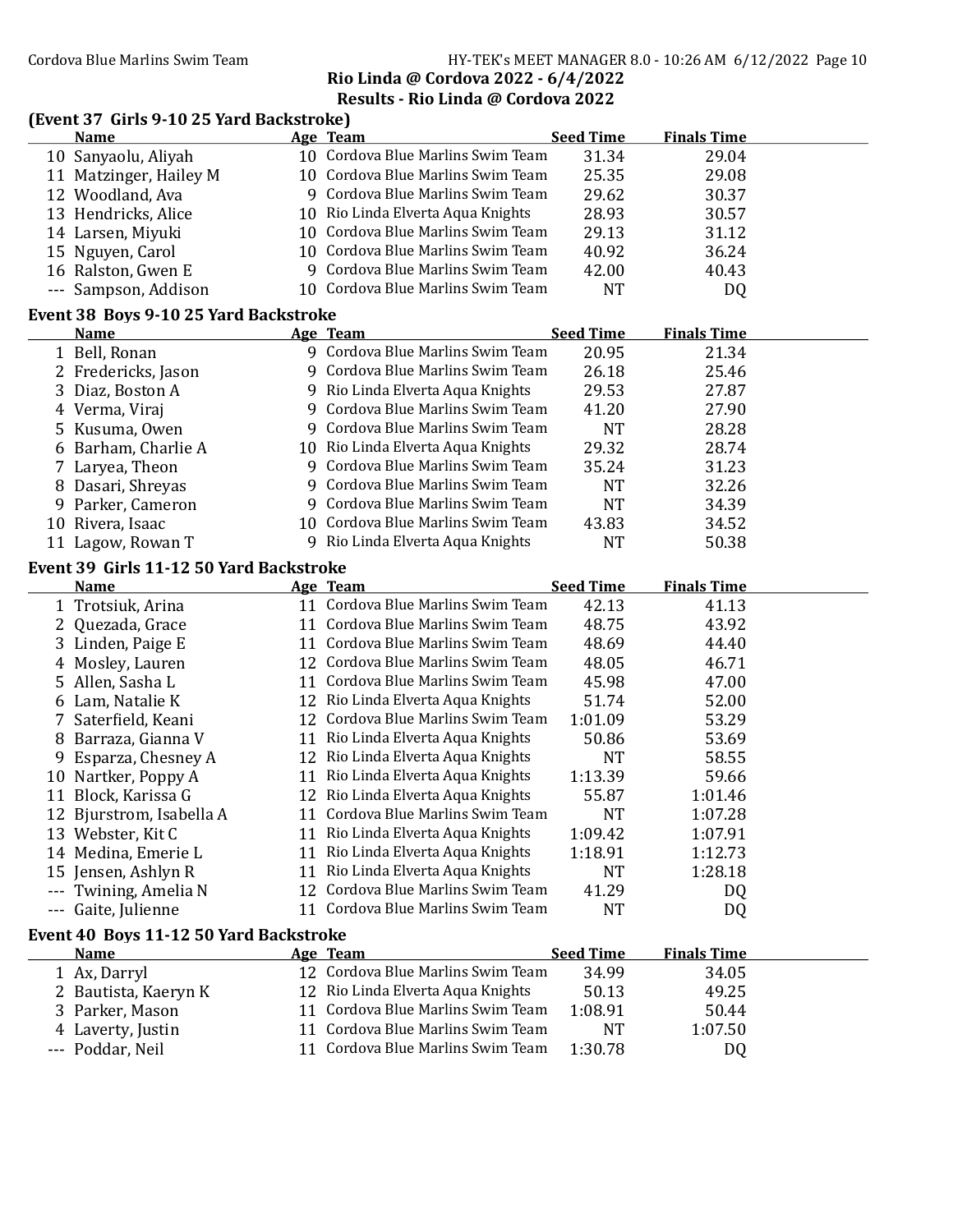## Cordova Blue Marlins Swim Team HY-TEK's MEET MANAGER 8.0 - 10:26 AM 6/12/2022 Page 11 Rio Linda @ Cordova 2022 - 6/4/2022 Results - Rio Linda @ Cordova 2022

## Event 41 Girls 13-14 50 Yard Backstroke

| 13 Rio Linda Elverta Aqua Knights<br>36.95<br>37.31<br>1 Escobedo, Ella K<br>13 Cordova Blue Marlins Swim Team<br>43.50<br>39.68<br>Tolamatl, Magdalena I<br>2 |  |
|----------------------------------------------------------------------------------------------------------------------------------------------------------------|--|
|                                                                                                                                                                |  |
|                                                                                                                                                                |  |
| 13 Rio Linda Elverta Aqua Knights<br>46.54<br>45.30<br>3<br>Mejia, Maya                                                                                        |  |
| 13 Rio Linda Elverta Aqua Knights<br>4 Allman, Sky J<br>45.79<br>45.60                                                                                         |  |
| Lusk, Lilly R<br>14 Rio Linda Elverta Aqua Knights<br><b>NT</b><br>48.31<br>5                                                                                  |  |
| 13 Rio Linda Elverta Aqua Knights<br>54.77<br>50.31<br>6 Nartker, Bella C                                                                                      |  |
| 7 Gul, Sahra S<br>14 Rio Linda Elverta Aqua Knights<br><b>NT</b><br>50.49                                                                                      |  |
| 14 Cordova Blue Marlins Swim Team<br><b>NT</b><br>8 Danelia, Nia<br>51.58                                                                                      |  |
| 14 Cordova Blue Marlins Swim Team<br>Olivares-Ramos, Alizette<br>55.83<br>52.49<br>9                                                                           |  |
| 13 Cordova Blue Marlins Swim Team<br><b>NT</b><br>--- Watson, Peyton<br>DQ                                                                                     |  |
| 14 Cordova Blue Marlins Swim Team<br>47.72<br>Du Val, Karsyn L<br>DQ                                                                                           |  |
| 13 Rio Linda Elverta Aqua Knights<br><b>NT</b><br>Garibaldi, Gabriella J<br>DQ                                                                                 |  |
| --- Crisler, Sophia E<br>14 Rio Linda Elverta Aqua Knights<br>42.87<br>DQ                                                                                      |  |
| 13 Rio Linda Elverta Aqua Knights<br>--- Rice, Larkin E<br>51.11<br>DQ                                                                                         |  |
| Event 42 Boys 13-14 50 Yard Backstroke                                                                                                                         |  |
| <b>Seed Time</b><br><b>Finals Time</b><br>Age Team<br><b>Name</b>                                                                                              |  |
| 14 Cordova Blue Marlins Swim Team<br>33.89<br>33.81<br>1 Twining, Luke R                                                                                       |  |
| 36.85<br>2 Bibayoff, Isaac E<br>13 Rio Linda Elverta Aqua Knights<br>34.45                                                                                     |  |
| 14 Cordova Blue Marlins Swim Team<br>Aebersold, Zackary J<br>38.25<br>37.79<br>3                                                                               |  |
| 14 Cordova Blue Marlins Swim Team<br><b>NT</b><br>39.08<br>Sharratt, Cody<br>4                                                                                 |  |
| 14 Rio Linda Elverta Aqua Knights<br>43.40<br>39.81<br>5 Crisler, Michael D                                                                                    |  |
| 14 Cordova Blue Marlins Swim Team<br>41.52<br>41.46<br>6 Gaite, Justin                                                                                         |  |
| 13 Cordova Blue Marlins Swim Team<br>49.20<br>44.30<br>Haynes, Caleb E                                                                                         |  |
| 13 Cordova Blue Marlins Swim Team<br>48.43<br>44.56<br>Smirnov, Levi<br>8                                                                                      |  |
| 13 Cordova Blue Marlins Swim Team<br><b>NT</b><br>45.70<br>9 Werner, Logan                                                                                     |  |
| 14 Cordova Blue Marlins Swim Team<br>45.97<br>44.89<br>10 Doan, Anthony                                                                                        |  |
| 13 Cordova Blue Marlins Swim Team<br>47.79<br>48.49<br>11 Haynes, Austin                                                                                       |  |
| 13 Cordova Blue Marlins Swim Team<br>12 Du Val, Gavin P<br>49.75<br>50.11                                                                                      |  |
| 13 Rio Linda Elverta Aqua Knights<br>55.19<br>13 Shrader, Alijah S<br>1:03.91                                                                                  |  |
| Event 43 Girls 15-18 100 Yard Backstroke                                                                                                                       |  |
| <b>Seed Time</b><br><b>Finals Time</b><br><u>Name</u><br><b>Age Team</b>                                                                                       |  |
| 15 Cordova Blue Marlins Swim Team<br>1:23.04<br>1:14.98<br>1 Dressler, Kaiya                                                                                   |  |
| 17 Cordova Blue Marlins Swim Team<br><b>NT</b><br>1:15.92<br>2 Higgins-Beck, Brooklyn I                                                                        |  |
| 16 Cordova Blue Marlins Swim Team<br>1:23.53<br>1:22.19<br>3 Doan, Kim                                                                                         |  |
| 15 Cordova Blue Marlins Swim Team<br>1:30.91<br>4 Ax, Katia<br>1:30.24                                                                                         |  |
| 17 Cordova Blue Marlins Swim Team<br>5 Lopez, Lupita<br>NT<br>1:33.49                                                                                          |  |
| 16 Cordova Blue Marlins Swim Team<br>1:46.40<br>6 Portillo, Selma E<br>1:40.01                                                                                 |  |
| 15 Rio Linda Elverta Aqua Knights<br>7 Hendricks, Joci L<br>1:45.40<br><b>NT</b>                                                                               |  |
| Clark, Katie Sue E<br>16 Rio Linda Elverta Aqua Knights<br>2:19.25<br>NT<br>8                                                                                  |  |
| 15 Rio Linda Elverta Aqua Knights<br>Stone, Maddie G<br><b>NT</b><br>2:47.74<br>9                                                                              |  |
| Event 44 Boys 15-18 100 Yard Backstroke                                                                                                                        |  |
| <b>Seed Time</b><br><b>Finals Time</b><br><u>Name</u><br><b>Age Team</b>                                                                                       |  |
| 16 Cordova Blue Marlins Swim Team<br>1:11.46<br>1:10.26<br>1 Tolamatl, Andrew D                                                                                |  |
| 17 Cordova Blue Marlins Swim Team<br><b>NT</b><br>1:12.09<br>2 Lopez, Raul                                                                                     |  |
| 16 Rio Linda Elverta Aqua Knights<br>1:22.27<br>1:20.56<br>3 Hu, Gavin                                                                                         |  |
| 17 Rio Linda Elverta Aqua Knights<br><b>NT</b><br>1:25.60<br>Yao, William<br>4                                                                                 |  |
| Crawford, Jason V<br>16 Rio Linda Elverta Aqua Knights<br>1:37.37<br>1:32.23<br>5.                                                                             |  |
| 15 Cordova Blue Marlins Swim Team<br>Saterfield, Kahai<br><b>NT</b><br>1:49.34<br>6                                                                            |  |
| Cordova Blue Marlins Swim Team<br>Marsh-Wood, Silas<br><b>NT</b><br>2:37.97<br>17                                                                              |  |
|                                                                                                                                                                |  |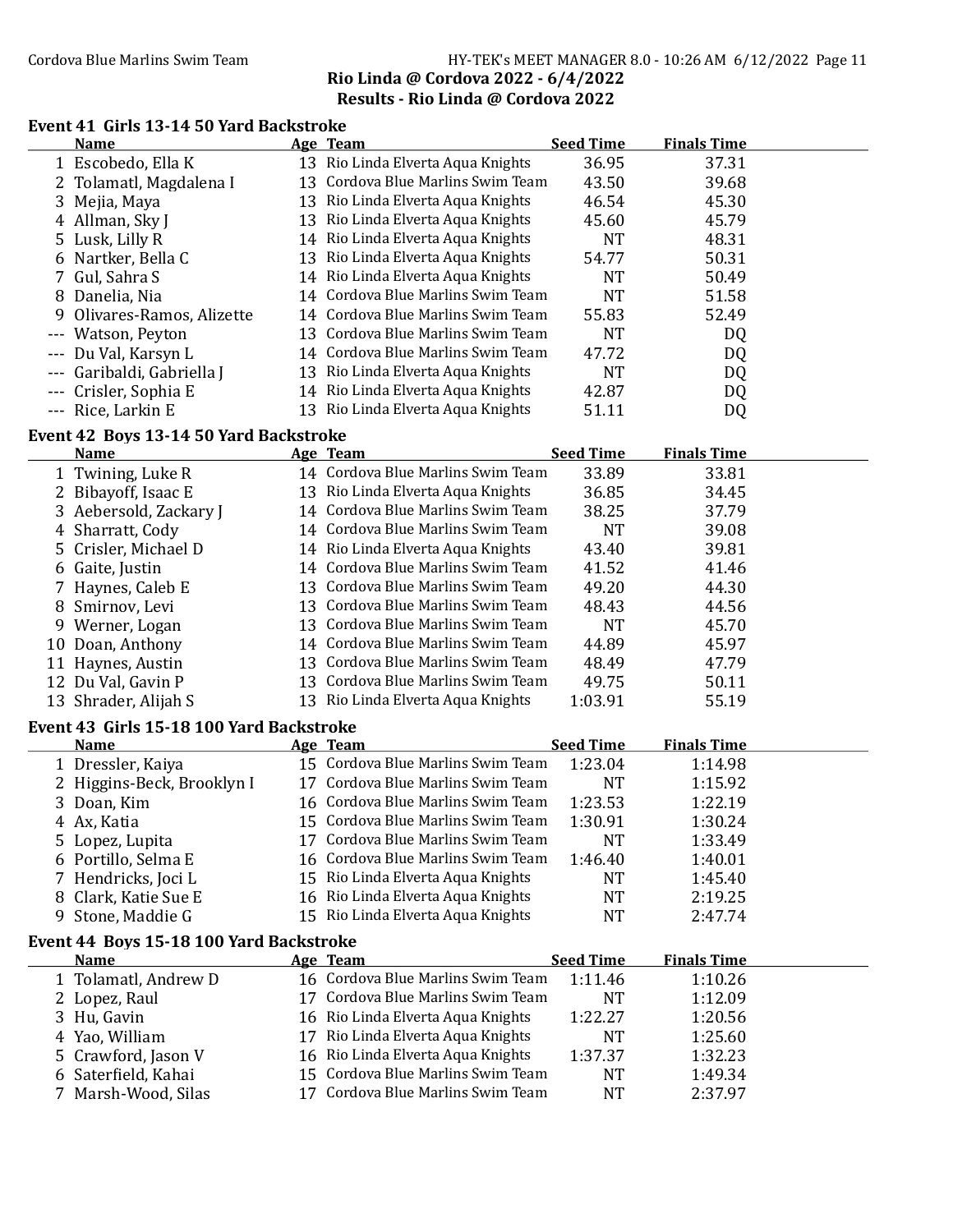#### Cordova Blue Marlins Swim Team HY-TEK's MEET MANAGER 8.0 - 10:26 AM 6/12/2022 Page 12 Rio Linda @ Cordova 2022 - 6/4/2022

## Results - Rio Linda @ Cordova 2022

## (Event 44 Boys 15-18 100 Yard Backstroke)

|   | <b>Name</b>                              |    | Age Team                                                             | <b>Seed Time</b> | <b>Finals Time</b> |  |
|---|------------------------------------------|----|----------------------------------------------------------------------|------------------|--------------------|--|
|   | --- Schielke, Cody E                     |    | 16 Rio Linda Elverta Aqua Knights                                    | <b>NT</b>        | DQ                 |  |
|   | Event 45 Girls 7-8 25 Yard Breaststroke  |    |                                                                      |                  |                    |  |
|   | <b>Name</b>                              |    | Age Team                                                             | <b>Seed Time</b> | <b>Finals Time</b> |  |
|   | 1 Mmagu, Chioma G                        |    | 7 Cordova Blue Marlins Swim Team                                     | 37.59            | 33.07              |  |
|   | 2 Morgan, Makena                         |    | 8 Cordova Blue Marlins Swim Team                                     | 33.86            | 33.88              |  |
|   | 3 Carothers, Tegan N                     |    | 8 Rio Linda Elverta Aqua Knights                                     | 41.56            | 34.22              |  |
|   | 4 Escobedo, Juliet C                     |    | 7 Rio Linda Elverta Aqua Knights                                     | 35.20            | 36.09              |  |
|   | 5 DiSilvestro, Abigail R                 |    | 8 Cordova Blue Marlins Swim Team                                     | <b>NT</b>        | 36.40              |  |
|   | 6 Flitsch, Addison                       |    | 8 Cordova Blue Marlins Swim Team                                     | 37.58            | 38.35              |  |
|   | 7 Engleman, Senja                        |    | 7 Cordova Blue Marlins Swim Team                                     | <b>NT</b>        | 41.12              |  |
|   | 8 Millett, Harper                        |    | 7 Cordova Blue Marlins Swim Team                                     | 54.81            | 48.66              |  |
| 9 | Beck, Amelia                             |    | 7 Cordova Blue Marlins Swim Team                                     | <b>NT</b>        | 53.85              |  |
|   | Bray, Jessica                            |    | 7 Cordova Blue Marlins Swim Team                                     | <b>NT</b>        | DQ                 |  |
|   | --- Knifton, Taylor M                    |    | 7 Cordova Blue Marlins Swim Team                                     | <b>NT</b>        | DQ                 |  |
|   |                                          |    |                                                                      |                  |                    |  |
|   | Event 46 Boys 7-8 25 Yard Breaststroke   |    |                                                                      |                  |                    |  |
|   | <b>Name</b>                              |    | Age Team<br>8 Cordova Blue Marlins Swim Team                         | <b>Seed Time</b> | <b>Finals Time</b> |  |
|   | 1 Del Toro, Julian                       |    | 7 Cordova Blue Marlins Swim Team                                     | 35.76            | 37.66              |  |
|   | 2 Twining, Elijah                        |    |                                                                      | 42.04            | 39.79              |  |
|   | 3 Lopez Castaneda, Sebastian             |    | 7 Rio Linda Elverta Aqua Knights                                     | 48.47            | 40.37              |  |
|   | 4 Franklin, Carter                       |    | 8 Cordova Blue Marlins Swim Team<br>8 Cordova Blue Marlins Swim Team | 43.96            | 43.67              |  |
|   | 5 Cazier, Hendryk J                      |    |                                                                      | <b>NT</b>        | 44.45              |  |
|   | 6 Arnold, Christopher L                  |    | 8 Rio Linda Elverta Aqua Knights                                     | 40.98            | 45.17              |  |
|   | --- Floyd, Christopher I                 |    | 7 Rio Linda Elverta Aqua Knights                                     | 49.33            | DQ                 |  |
|   | --- Woodland, James                      |    | 7 Cordova Blue Marlins Swim Team                                     | <b>NT</b>        | DQ                 |  |
|   | --- Cole, Zachary                        |    | 8 Cordova Blue Marlins Swim Team                                     | <b>NT</b>        | DQ                 |  |
|   | --- Warren, Noah C                       |    | 8 Rio Linda Elverta Aqua Knights                                     | 42.57            | DQ                 |  |
|   | --- Roberts, Emmett S                    |    | 8 Cordova Blue Marlins Swim Team                                     | <b>NT</b>        | DQ                 |  |
|   | Event 47 Girls 9-10 25 Yard Breaststroke |    |                                                                      |                  |                    |  |
|   | <b>Name</b>                              |    | Age Team                                                             | <b>Seed Time</b> | <b>Finals Time</b> |  |
|   | 1 DiSilvestro, Susanna H                 |    | 10 Cordova Blue Marlins Swim Team                                    | 21.44            | 22.57              |  |
|   | 2 Harrison, Isabella                     |    | 10 Cordova Blue Marlins Swim Team                                    | 30.01            | 25.72              |  |
|   | 3 Nguyen, Emily                          |    | 10 Cordova Blue Marlins Swim Team                                    | 27.62            | 27.54              |  |
|   | 4 Matzinger, Hailey M                    |    | 10 Cordova Blue Marlins Swim Team                                    | 28.45            | 28.03              |  |
|   | 5 Herrle, Sophia                         |    | 10 Cordova Blue Marlins Swim Team                                    | 27.77            | 29.34              |  |
|   | 6 Rice, Adylade L                        |    | 10 Rio Linda Elverta Aqua Knights                                    | 32.54            | 29.93              |  |
|   | 7 Bennett, Everly                        |    | 10 Cordova Blue Marlins Swim Team                                    | 43.99            | 34.52              |  |
|   | 8 Sheley, Ava M                          |    | 9 Rio Linda Elverta Aqua Knights                                     | 39.33            | 37.34              |  |
|   | 9 Marshall, Rachel M                     | 10 | Rio Linda Elverta Aqua Knights                                       | 35.58            | 38.19              |  |
|   | 10 Woodland, Ava                         |    | 9 Cordova Blue Marlins Swim Team                                     | 39.31            | 44.05              |  |
|   | --- Mosley, Arden S                      | 9  | Cordova Blue Marlins Swim Team                                       | 39.56            | DQ                 |  |
|   | --- Ralston, Gwen E                      | 9. | Cordova Blue Marlins Swim Team                                       | 44.11            | DQ                 |  |
|   | Event 48 Boys 9-10 25 Yard Breaststroke  |    |                                                                      |                  |                    |  |
|   | <b>Name</b>                              |    | Age Team                                                             | <b>Seed Time</b> | <b>Finals Time</b> |  |
|   | 1 Clark, Gunner                          |    | 10 Cordova Blue Marlins Swim Team                                    | 22.53            | 22.71              |  |
|   | 2 Laryea, Theon                          |    | 9 Cordova Blue Marlins Swim Team                                     | 33.77            | 35.07              |  |
|   | 3 Rodriguez, Elijah A                    | 9  | Rio Linda Elverta Aqua Knights                                       | NT               | 35.46              |  |
|   | --- Nartker, Ren S                       | 9  | Rio Linda Elverta Aqua Knights                                       | 46.35            | DQ                 |  |
|   | --- Nguyen, Cory                         |    | 10 Cordova Blue Marlins Swim Team                                    | 26.08            | DQ                 |  |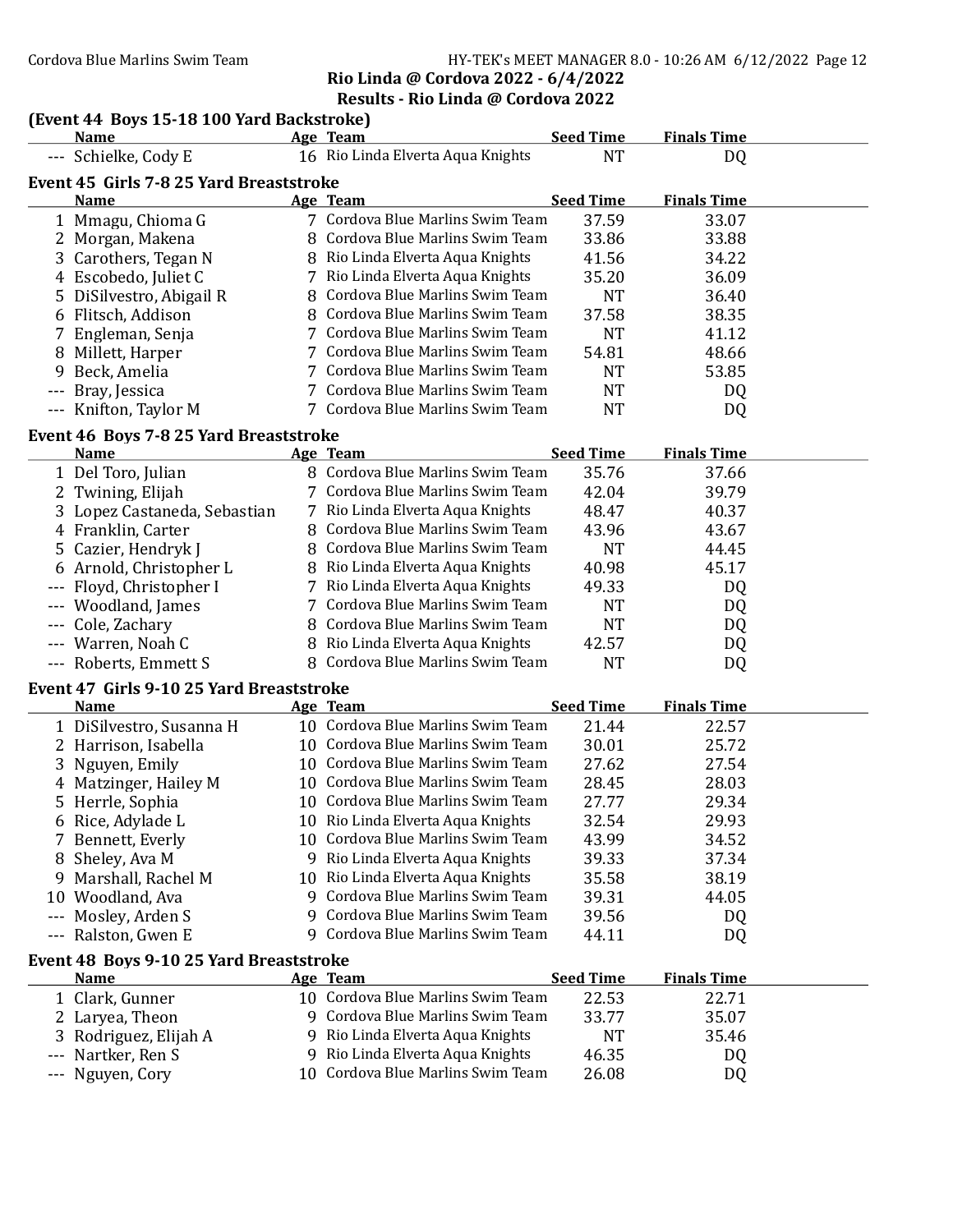## Cordova Blue Marlins Swim Team HY-TEK's MEET MANAGER 8.0 - 10:26 AM 6/12/2022 Page 13 Rio Linda @ Cordova 2022 - 6/4/2022 Results - Rio Linda @ Cordova 2022

## Event 49 Girls 11-12 50 Yard Breaststroke

|    | <b>Name</b>                               |    | Age Team                                                               | <b>Seed Time</b>       | <b>Finals Time</b> |  |
|----|-------------------------------------------|----|------------------------------------------------------------------------|------------------------|--------------------|--|
|    | 1 Burghoffer, Amyl                        |    | 12 Cordova Blue Marlins Swim Team                                      | <b>NT</b>              | 44.63              |  |
|    | 2 Laryea, Zora                            |    | 12 Cordova Blue Marlins Swim Team                                      | 46.58                  | 47.63              |  |
|    | 3 Trotsiuk, Arina                         |    | 11 Cordova Blue Marlins Swim Team                                      | 48.54                  | 48.04              |  |
| 4  | Tu, Karen L                               |    | 12 Cordova Blue Marlins Swim Team                                      | 46.66                  | 48.07              |  |
| 5. | Barraza, Gianna V                         |    | 11 Rio Linda Elverta Aqua Knights                                      | 55.31                  | 51.00              |  |
|    | 6 Allen, Sasha L                          |    | 11 Cordova Blue Marlins Swim Team                                      | 1:00.61                | 53.57              |  |
|    | 7 Crettol, Gabriella M                    |    | 12 Rio Linda Elverta Aqua Knights                                      | <b>NT</b>              | 54.63              |  |
|    | 8 Seymour, Katelyn L                      |    | 11 Cordova Blue Marlins Swim Team                                      | 54.67                  | 54.74              |  |
|    | 9 Mosley, Lauren                          |    | 12 Cordova Blue Marlins Swim Team                                      | 57.20                  | 54.99              |  |
|    | 10 Varner, Taylor H                       |    | 12 Rio Linda Elverta Aqua Knights                                      | 58.86                  | 55.62              |  |
|    | 11 Lam, Natalie K                         |    | 12 Rio Linda Elverta Aqua Knights                                      | 1:01.76                | 57.67              |  |
|    | 12 Montes Wardell, Amy M                  |    | 12 Rio Linda Elverta Aqua Knights                                      | 1:03.05                | 1:03.93            |  |
|    | 13 Patel, Zeel                            |    | 11 Cordova Blue Marlins Swim Team                                      | <b>NT</b>              | 1:05.02            |  |
|    | Jensen, Ashlyn R                          |    | 11 Rio Linda Elverta Aqua Knights                                      | <b>NT</b>              | DQ                 |  |
|    | Amador-Sanchez, Fatima                    |    | 12 Cordova Blue Marlins Swim Team                                      | 51.02                  | DQ                 |  |
|    | --- Esparza, Chesney A                    |    | 12 Rio Linda Elverta Aqua Knights                                      | <b>NT</b>              | DQ                 |  |
|    |                                           |    |                                                                        |                        |                    |  |
|    | Event 50 Boys 11-12 50 Yard Breaststroke  |    |                                                                        |                        |                    |  |
|    | <b>Name</b>                               |    | Age Team                                                               | <b>Seed Time</b>       | <b>Finals Time</b> |  |
|    | 1 Hendricks, Holden                       |    | 12 Rio Linda Elverta Aqua Knights                                      | 45.10                  | 39.41              |  |
|    | 2 Mmagu, Chidubem                         |    | 12 Cordova Blue Marlins Swim Team                                      | 41.61                  | 40.81              |  |
|    | 3 Cazier, Xijvien                         |    | 12 Cordova Blue Marlins Swim Team                                      | 50.89                  | 49.09              |  |
|    | 4 Adams, Austin P                         |    | 12 Rio Linda Elverta Aqua Knights                                      | NT                     | 54.32              |  |
|    | 5 Laverty, Justin                         |    | 11 Cordova Blue Marlins Swim Team                                      | 1:32.50                | 1:42.98            |  |
|    | --- Parker, Mason                         |    | 11 Cordova Blue Marlins Swim Team                                      | 59.85                  | DQ                 |  |
|    |                                           |    |                                                                        |                        |                    |  |
|    | Event 51 Girls 13-14 50 Yard Breaststroke |    |                                                                        |                        |                    |  |
|    | <b>Name</b>                               |    | Age Team                                                               | <b>Seed Time</b>       | <b>Finals Time</b> |  |
|    | 1 DiSilvestro, Mary A                     |    | 14 Cordova Blue Marlins Swim Team                                      | 41.76                  | 41.56              |  |
|    | 2 Seymour, Madelyn R                      |    | 14 Cordova Blue Marlins Swim Team                                      | 40.63                  | 42.87              |  |
| 3  | Bill, Courtney M                          |    | 14 Rio Linda Elverta Aqua Knights                                      | 47.88                  | 43.72              |  |
| 4  | Shrader, Alexis L                         |    | 13 Rio Linda Elverta Aqua Knights                                      | 45.09                  | 44.76              |  |
| 5  |                                           |    | 14 Rio Linda Elverta Aqua Knights                                      | 50.42                  | 47.14              |  |
| 6  | Shrader, Analyse D                        |    | 14 Rio Linda Elverta Aqua Knights                                      | 50.40                  | 48.75              |  |
|    | Chi, Elvira J                             |    | 14 Rio Linda Elverta Aqua Knights                                      | <b>NT</b>              |                    |  |
|    | 7 Clark-Winslow, Kassandra M              |    | 14 Rio Linda Elverta Aqua Knights                                      |                        | 53.96              |  |
|    | 8 Stefko, Savannah C                      |    | 14 Rio Linda Elverta Aqua Knights                                      | 1:00.84<br><b>NT</b>   | 55.76<br>1:29.59   |  |
|    | 9 Waggoner, Alyssa M                      |    |                                                                        |                        |                    |  |
|    | --- Gul, Sahra S                          |    | 14 Rio Linda Elverta Aqua Knights<br>13 Cordova Blue Marlins Swim Team | NT                     | DQ                 |  |
|    | --- Watson, Peyton                        |    |                                                                        | <b>NT</b>              | DQ                 |  |
|    | --- Perry, Skye A                         |    | 14 Rio Linda Elverta Aqua Knights                                      | <b>NT</b>              | DQ                 |  |
|    | Event 52 Boys 13-14 50 Yard Breaststroke  |    |                                                                        |                        |                    |  |
|    | <b>Name</b>                               |    | Age Team                                                               | <b>Seed Time</b>       | <b>Finals Time</b> |  |
|    | 1 Cazier, Bhavik J                        |    | 14 Cordova Blue Marlins Swim Team                                      | 37.96                  | 37.00              |  |
|    | 2 Hartono, Owen D                         |    | 13 Cordova Blue Marlins Swim Team                                      | 38.66                  | 38.53              |  |
|    | Sanchez, Samuel I                         |    | 13 Rio Linda Elverta Aqua Knights                                      | 47.19                  | 38.96              |  |
| 4  | Yao, Vincent                              | 13 | Rio Linda Elverta Aqua Knights                                         | 49.73                  | 41.30              |  |
| 5  | Smith, Zion A                             |    | 14 Cordova Blue Marlins Swim Team                                      | 43.09                  | 41.90              |  |
|    | 6 Pham, Ethan                             |    | 14 Cordova Blue Marlins Swim Team                                      | 44.11                  | 43.59              |  |
|    | Stelter, Daven L                          |    | 13 Rio Linda Elverta Aqua Knights                                      | 57.96                  | 45.11              |  |
|    | 8 Sharratt, Cody<br>9 Adams, Albert C     |    | 14 Cordova Blue Marlins Swim Team<br>14 Rio Linda Elverta Aqua Knights | <b>NT</b><br><b>NT</b> | 45.80<br>48.47     |  |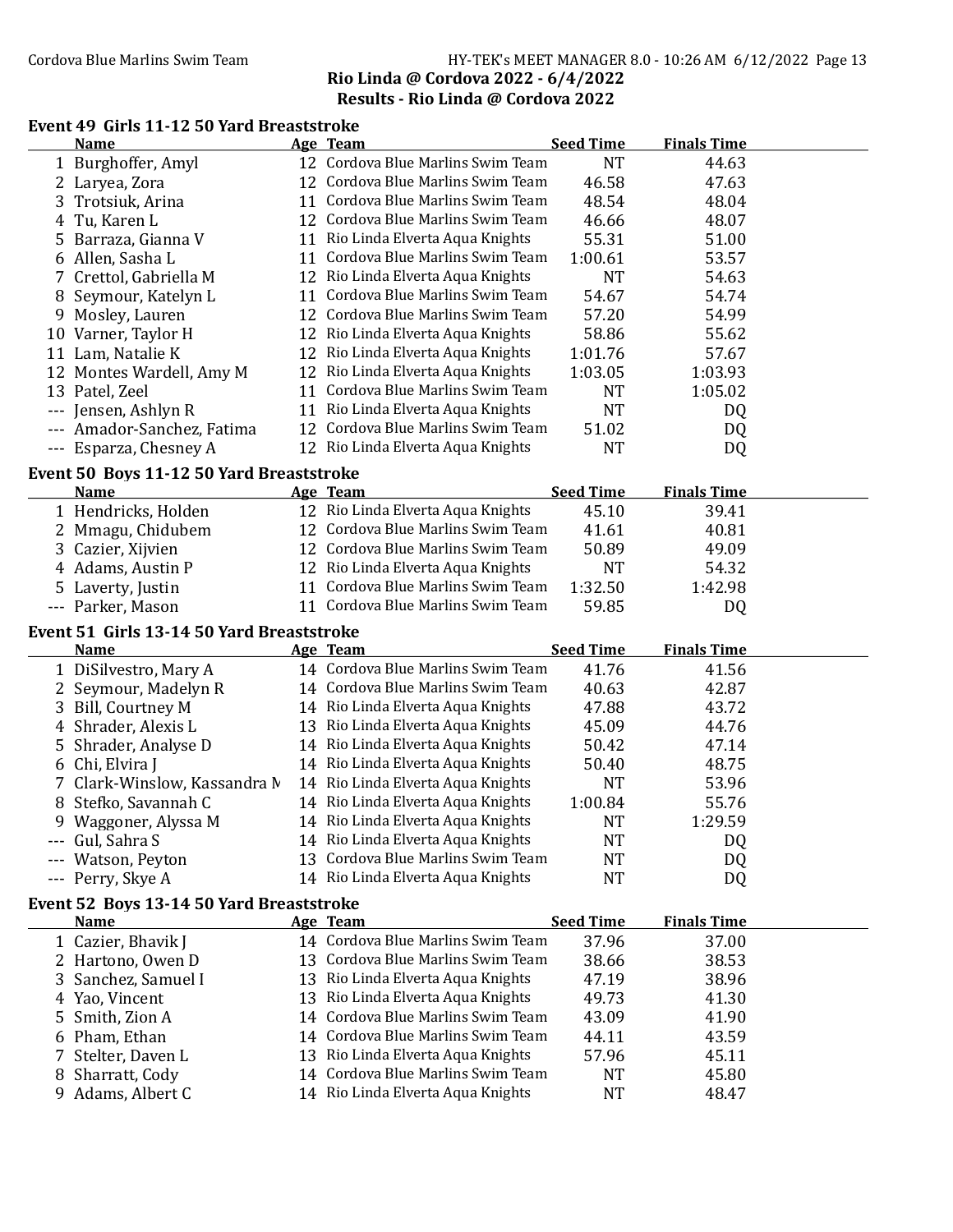Cordova Blue Marlins Swim Team HY-TEK's MEET MANAGER 8.0 - 10:26 AM 6/12/2022 Page 14

Rio Linda @ Cordova 2022 - 6/4/2022 Results - Rio Linda @ Cordova 2022

|       | (Event 52 Boys 13-14 50 Yard Breaststroke) |    |                                                                      |                  |                    |  |
|-------|--------------------------------------------|----|----------------------------------------------------------------------|------------------|--------------------|--|
|       | <b>Name</b>                                |    | <b>Age Team</b>                                                      | <b>Seed Time</b> | <b>Finals Time</b> |  |
|       | 10 Smirnov, Levi                           |    | 13 Cordova Blue Marlins Swim Team                                    | 47.79            | 49.04              |  |
|       | 11 Curl, Joshua J                          |    | 13 Cordova Blue Marlins Swim Team                                    | 47.73            | 50.24              |  |
|       | 12 Shrader, Alijah S                       |    | 13 Rio Linda Elverta Aqua Knights                                    | 1:16.14          | 1:02.76            |  |
|       | Event 53 Girls 15-18 100 Yard Breaststroke |    |                                                                      |                  |                    |  |
|       | <b>Name</b>                                |    | Age Team                                                             | <b>Seed Time</b> | <b>Finals Time</b> |  |
|       | 1 Pham, Erica                              |    | 16 Cordova Blue Marlins Swim Team                                    | 1:27.39          | 1:25.90            |  |
|       | 2 Ax, Katia                                |    | 15 Cordova Blue Marlins Swim Team                                    | 1:30.81          | 1:32.44            |  |
|       | 3 Hendricks, Joci L                        |    | 15 Rio Linda Elverta Aqua Knights                                    | <b>NT</b>        | 1:41.89            |  |
|       | 4 Yao, Helen                               |    | 15 Rio Linda Elverta Aqua Knights                                    | <b>NT</b>        | 1:52.63            |  |
|       | 5 Portillo, Celia                          |    | 15 Cordova Blue Marlins Swim Team                                    | 2:08.19          | 1:58.06            |  |
|       | 6 Marsh-Wood, Grace                        |    | 17 Cordova Blue Marlins Swim Team                                    | <b>NT</b>        | 2:27.21            |  |
|       | --- Clark, Katie Sue E                     |    | 16 Rio Linda Elverta Aqua Knights                                    | <b>NT</b>        | DQ                 |  |
|       | Event 54 Boys 15-18 100 Yard Breaststroke  |    |                                                                      |                  |                    |  |
|       | <b>Name</b>                                |    | Age Team                                                             | <b>Seed Time</b> | <b>Finals Time</b> |  |
|       | 1 Campos, Moy S                            |    | 16 Rio Linda Elverta Aqua Knights                                    | 1:13.06          | 1:09.82            |  |
|       | 2 Tolamatl, Andrew D                       |    | 16 Cordova Blue Marlins Swim Team                                    | 1:18.21          | 1:16.37            |  |
|       | 3 Webster, Abram T                         |    | 16 Rio Linda Elverta Aqua Knights                                    | <b>NT</b>        | 1:24.40            |  |
|       | 4 Wurtzer, Caleb R                         |    | 15 Cordova Blue Marlins Swim Team                                    | 1:27.24          | 1:25.41            |  |
|       | 5 Guo, Kelvin Y                            |    | 15 Rio Linda Elverta Aqua Knights                                    | 1:48.12          | 1:42.89            |  |
|       | --- Lopez, Raul                            |    | 17 Cordova Blue Marlins Swim Team                                    | <b>NT</b>        | DQ                 |  |
|       |                                            |    |                                                                      |                  |                    |  |
|       | Event 55 Girls 7-8 50 Yard Freestyle       |    |                                                                      |                  |                    |  |
|       | <b>Name</b>                                |    | Age Team<br>8 Cordova Blue Marlins Swim Team                         | <b>Seed Time</b> | <b>Finals Time</b> |  |
|       | 1 Morgan, Makena                           |    | 7 Cordova Blue Marlins Swim Team                                     | 56.90            | 54.88              |  |
|       | 2 Knifton, Taylor M                        |    |                                                                      | 59.41            | 56.87              |  |
|       | 3 Gegogeine, Abigail A                     |    | 7 Cordova Blue Marlins Swim Team<br>7 Cordova Blue Marlins Swim Team | 1:09.90          | 58.04              |  |
|       | 4 Bresler, Ellowyn                         |    |                                                                      | <b>NT</b>        | 1:05.54            |  |
| 5     | Mathison, Austyn E                         |    | 8 Rio Linda Elverta Aqua Knights                                     | 1:12.54          | 1:06.20            |  |
|       | 6 Shrader, Arianna R                       | 8  | Rio Linda Elverta Aqua Knights<br>Cordova Blue Marlins Swim Team     | 1:30.07          | 1:12.82            |  |
|       | 7 Oldham, Kessie B                         | 8  | Cordova Blue Marlins Swim Team                                       | <b>NT</b>        | 1:17.53            |  |
|       | 8 DiSilvestro, Abigail R                   |    | Cordova Blue Marlins Swim Team                                       | 1:16.55          | 1:18.68            |  |
| 9     | Ngo, Elsa R                                | 7  | 7 Cordova Blue Marlins Swim Team                                     | 1:37.06          | 1:23.73            |  |
|       | 10 Abramyan, Evelyn                        |    | 7 Cordova Blue Marlins Swim Team                                     | <b>NT</b>        | 1:27.21            |  |
|       | 11 Matzinger, Brooke                       |    |                                                                      | 1:37.92          | 1:35.39            |  |
|       | Event 56 Boys 7-8 50 Yard Freestyle        |    |                                                                      |                  |                    |  |
|       | <b>Name</b>                                |    | Age Team                                                             | <b>Seed Time</b> | <b>Finals Time</b> |  |
|       | 1 Warren, Noah C                           |    | 8 Rio Linda Elverta Aqua Knights                                     | 1:12.37          | 1:01.57            |  |
|       | 2 Wurtzer, Ian                             | 7  | Cordova Blue Marlins Swim Team                                       | 1:11.49          | 1:03.81            |  |
|       | 3 Cazier, Hendryk J                        | 8  | Cordova Blue Marlins Swim Team                                       | 1:17.52          | 1:17.39            |  |
|       | 4 Woodland, James                          | 7  | Cordova Blue Marlins Swim Team                                       | 1:31.91          | 1:21.81            |  |
|       | 5 Herrle, Thomas                           | 7  | Cordova Blue Marlins Swim Team                                       | 1:36.46          | 1:32.73            |  |
|       | Roberts, Emmett S                          |    | Cordova Blue Marlins Swim Team                                       | 1:42.23          | 1:33.08            |  |
|       | Rodriguez, Robert                          | 7  | Cordova Blue Marlins Swim Team                                       | 2:17.11          | 1:55.18            |  |
| $---$ | Nartker, Grey J                            |    | Rio Linda Elverta Aqua Knights                                       | NT               | DQ                 |  |
|       | Event 57 Girls 9-10 50 Yard Freestyle      |    |                                                                      |                  |                    |  |
|       | <b>Name</b>                                |    | Age Team                                                             | <b>Seed Time</b> | <b>Finals Time</b> |  |
|       | 1 Diaz, GiGi A                             |    | 10 Rio Linda Elverta Aqua Knights                                    | 41.59            | 39.41              |  |
|       | 2 Escobedo, Kourtni V                      | 10 | Rio Linda Elverta Aqua Knights                                       | 44.81            | 43.60              |  |
|       | 3 Ponce, Mila I                            |    | 10 Rio Linda Elverta Aqua Knights                                    | 47.08            | 44.75              |  |
|       |                                            |    |                                                                      |                  |                    |  |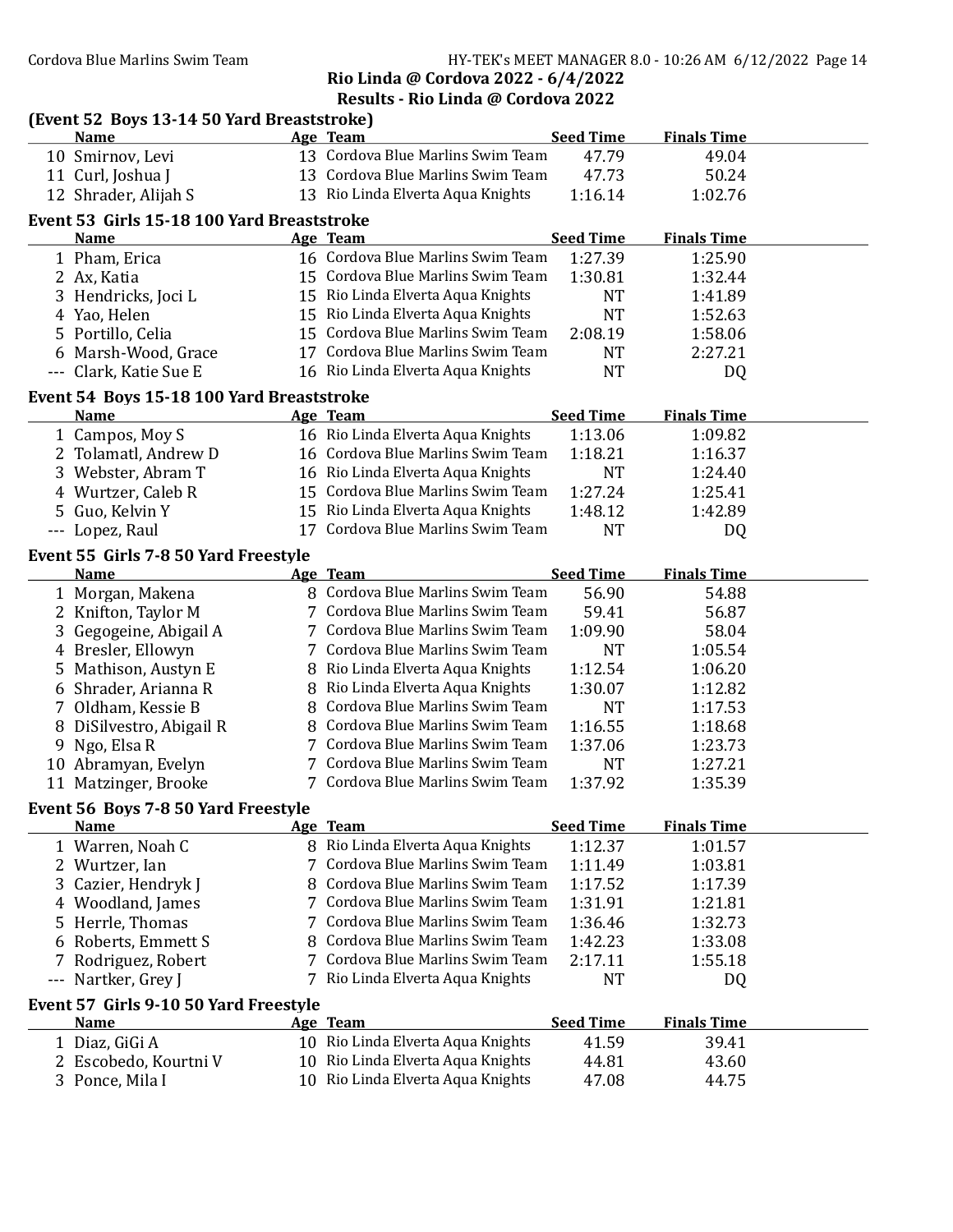## Cordova Blue Marlins Swim Team Team HY-TEK's MEET MANAGER 8.0 - 10:26 AM 6/12/2022 Page 15 Rio Linda @ Cordova 2022 - 6/4/2022 Results - Rio Linda @ Cordova 2022

### (Event 57 Girls 9-10 50 Yard Freestyle)

|    | <b>Name</b>                          |   | Age Team                          | <b>Seed Time</b> | <b>Finals Time</b> |  |
|----|--------------------------------------|---|-----------------------------------|------------------|--------------------|--|
|    | 4 Harrison, Isabella                 |   | 10 Cordova Blue Marlins Swim Team | 55.30            | 47.37              |  |
|    | 5 Hendricks, Alice                   |   | 10 Rio Linda Elverta Aqua Knights | 56.57            | 48.65              |  |
|    | 6 Quezada, Faith                     | 9 | Cordova Blue Marlins Swim Team    | 52.62            | 51.15              |  |
|    | 7 Hogan, Lillian                     |   | 10 Cordova Blue Marlins Swim Team | 52.84            | 51.83              |  |
|    | 8 Larsen, Miyuki                     |   | 10 Cordova Blue Marlins Swim Team | NT               | 54.06              |  |
| 9. | Mosley, Arden S                      | q | Cordova Blue Marlins Swim Team    | 54.84            | 55.45              |  |
| 10 | Sanyaolu, Aliyah                     |   | 10 Cordova Blue Marlins Swim Team | 1:01.12          | 55.57              |  |
|    | 11 Seymour, Brooklyn                 | 9 | Cordova Blue Marlins Swim Team    | 56.42            | 55.99              |  |
|    | 12 Woodland, Ava                     | 9 | Cordova Blue Marlins Swim Team    | 55.32            | 58.37              |  |
|    | 13 Saefong, Zoe M                    |   | 10 Rio Linda Elverta Aqua Knights | 57.86            | 58.63              |  |
|    | 14 Sampson, Addison                  |   | 10 Cordova Blue Marlins Swim Team | 1:02.04          | 1:02.80            |  |
|    | 15 Nguyen, Carol                     |   | 10 Cordova Blue Marlins Swim Team | 1:33.57          | 1:39.99            |  |
|    | Event 58 Boys 9-10 50 Yard Freestyle |   |                                   |                  |                    |  |
|    | <b>Name</b>                          |   | <b>Age Team</b>                   | <b>Seed Time</b> | <b>Finals Time</b> |  |
|    | 1 Clark, Gunner                      |   | 10 Cordova Blue Marlins Swim Team | 37.33            | 39.13              |  |
|    | 2 Fredericks, Jason                  | 9 | Cordova Blue Marlins Swim Team    | 41.49            | 42.72              |  |
|    | 3 Diaz, Boston A                     | 9 | Rio Linda Elverta Aqua Knights    | 46.18            | 44.84              |  |
|    | 4 :Barham Charlie A                  |   | 10 Rio Linda Elverta Aqua Knights | 52.76            | 45.87              |  |

| 3 Diaz, Boston A      | 9 Rio Linda Elverta Aqua Knights  | 46.18     | 44.84   |  |
|-----------------------|-----------------------------------|-----------|---------|--|
| 4 Barham, Charlie A   | 10 Rio Linda Elverta Aqua Knights | 52.76     | 45.87   |  |
| 5 Rodriguez, Elijah A | 9 Rio Linda Elverta Aqua Knights  | 48.55     | 46.25   |  |
| 6 Rivera, Isaac       | 10 Cordova Blue Marlins Swim Team | 1:05.85   | 57.81   |  |
| 7 Parker, Cameron     | 9 Cordova Blue Marlins Swim Team  | <b>NT</b> | 1:00.45 |  |
| 8 Verma, Viraj        | 9 Cordova Blue Marlins Swim Team  | 1:11.66   | 1:04.22 |  |
| 9 Dasari, Shreyas     | 9 Cordova Blue Marlins Swim Team  | NT        | 1:05.60 |  |
| 10 Kusuma, Owen       | 9 Cordova Blue Marlins Swim Team  | 20.46     | 1:05.93 |  |

## Event 59 Girls 11-12 100 Yard Freestyle

|    | <b>Name</b>                            |    | Age Team                          | <b>Seed Time</b> | <b>Finals Time</b> |  |
|----|----------------------------------------|----|-----------------------------------|------------------|--------------------|--|
|    | 1 Twining, Amelia N                    |    | 12 Cordova Blue Marlins Swim Team | 1:25.40          | 1:16.13            |  |
|    | 2 Quezada, Grace                       | 11 | Cordova Blue Marlins Swim Team    | 1:24.26          | 1:18.96            |  |
| 3  | Burghoffer, Amyl                       | 12 | Cordova Blue Marlins Swim Team    | 1:22.89          | 1:19.09            |  |
| 4  | Wurtzer, Ella K                        | 11 | Cordova Blue Marlins Swim Team    | 1:28.38          | 1:20.14            |  |
| 5. | McQuirk-Butler, Nicole D               | 12 | Rio Linda Elverta Aqua Knights    | 1:29.82          | 1:26.65            |  |
| 6  | Mosley, Lauren                         |    | 12 Cordova Blue Marlins Swim Team | 1:36.19          | 1:31.38            |  |
|    | 7 Keys, Madisyn S                      | 11 | Cordova Blue Marlins Swim Team    | 1:38.62          | 1:32.26            |  |
| 8  | Barraza, Gen M                         |    | 11 Rio Linda Elverta Aqua Knights | 1:50.08          | 1:39.96            |  |
| 9  | Gaite, Julienne                        | 11 | Cordova Blue Marlins Swim Team    | 1:56.22          | 1:40.21            |  |
| 10 | Esparza, Chesney A                     |    | 12 Rio Linda Elverta Aqua Knights | <b>NT</b>        | 1:43.03            |  |
|    | 11 Patel, Zeel                         | 11 | Cordova Blue Marlins Swim Team    | 1:50.71          | 1:44.64            |  |
| 12 | Tu, Karen L                            | 12 | Cordova Blue Marlins Swim Team    | 1:39.96          | 1:48.23            |  |
| 13 | Saterfield, Keani                      | 12 | Cordova Blue Marlins Swim Team    | 1:53.54          | 1:51.52            |  |
| 14 | Webster, Kit C                         | 11 | Rio Linda Elverta Aqua Knights    | <b>NT</b>        | 2:04.63            |  |
| 15 | Medina, Emerie L                       | 11 | Rio Linda Elverta Aqua Knights    | 2:22.81          | 2:15.03            |  |
|    | Event 60 Boys 11-12 100 Yard Freestyle |    |                                   |                  |                    |  |
|    | <b>Name</b>                            |    | <b>Age Team</b>                   | <b>Seed Time</b> | <b>Finals Time</b> |  |
|    | 1 Ax, Darryl                           |    | 12 Cordova Blue Marlins Swim Team | 1:08.61          | 1:06.59            |  |
|    | 2 Cazier, Xijvien                      |    | 12 Cordova Blue Marlins Swim Team | 1:21.22          | 1:21.26            |  |
| 3  | Hendricks, Holden                      | 12 | Rio Linda Elverta Aqua Knights    | 1:34.69          | 1:22.18            |  |
|    | 4 Greer, Logan A                       | 12 | Rio Linda Elverta Aqua Knights    | <b>NT</b>        | 2:04.25            |  |
|    | 5 Poddar, Neil                         | 11 | Cordova Blue Marlins Swim Team    | <b>NT</b>        | 2:21.04            |  |
| 6  | Laverty, Justin                        | 11 | Cordova Blue Marlins Swim Team    | 2:18.82          | 2:31.63            |  |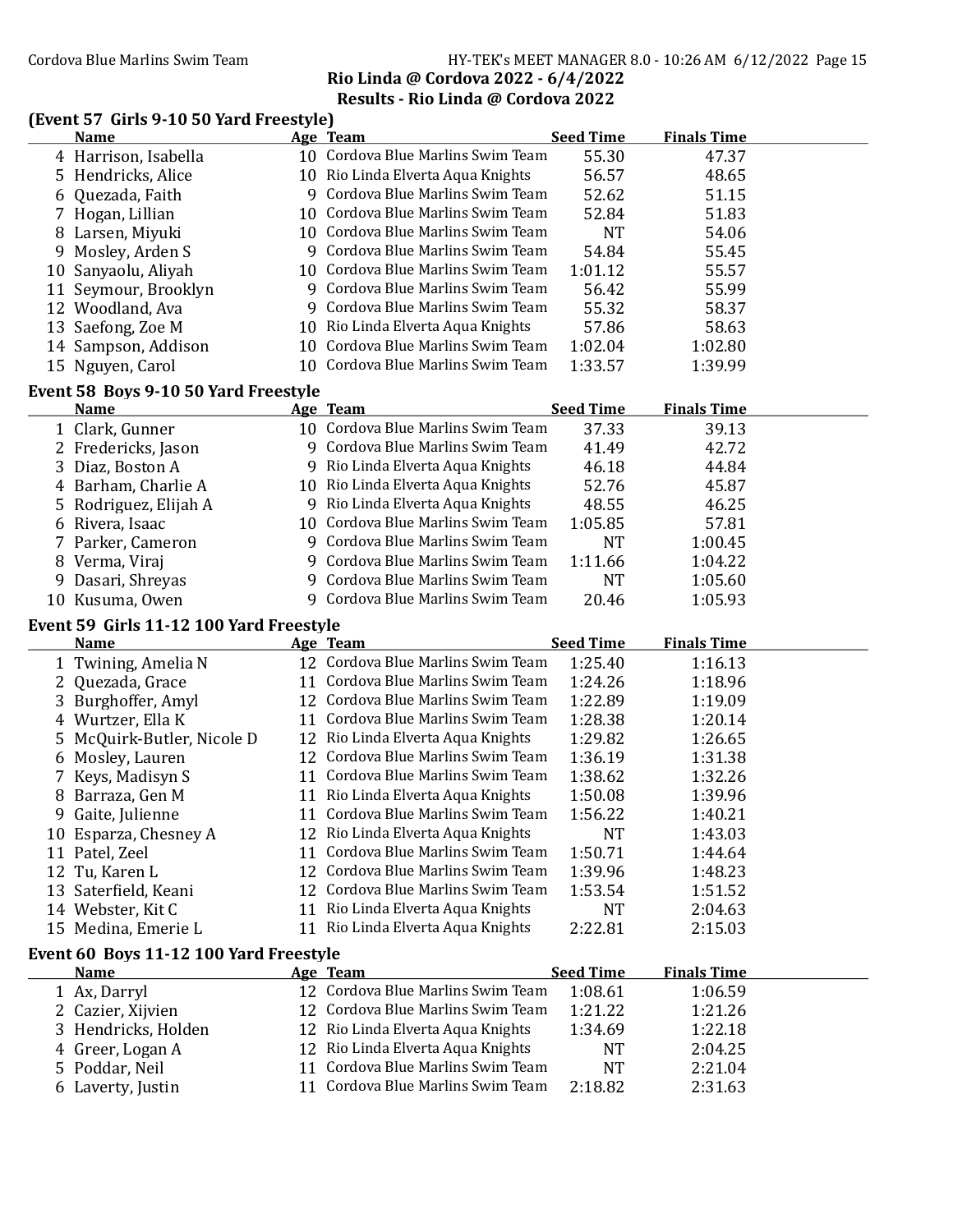#### Cordova Blue Marlins Swim Team Team HY-TEK's MEET MANAGER 8.0 - 10:26 AM 6/12/2022 Page 16 Rio Linda @ Cordova 2022 - 6/4/2022 Results - Rio Linda @ Cordova 2022

#### (Event 60 Boys 11-12 100 Yard Freestyle)

|                                         | <b>Name</b>                                           |    | Age Team                          | <b>Seed Time</b> | <b>Finals Time</b> |  |  |  |
|-----------------------------------------|-------------------------------------------------------|----|-----------------------------------|------------------|--------------------|--|--|--|
|                                         | 7 Guo, Alex S                                         |    | 11 Rio Linda Elverta Aqua Knights | <b>NT</b>        | 2:55.31            |  |  |  |
| Event 61 Girls 13-14 100 Yard Freestyle |                                                       |    |                                   |                  |                    |  |  |  |
|                                         | <b>Name</b>                                           |    | Age Team                          | <b>Seed Time</b> | <b>Finals Time</b> |  |  |  |
|                                         | 1 Shrader, Alexis L                                   |    | 13 Rio Linda Elverta Aqua Knights | 1:18.38          | 1:15.90            |  |  |  |
|                                         | 2 Perry, Skye A                                       |    | 14 Rio Linda Elverta Aqua Knights | 1:20.81          | 1:17.77            |  |  |  |
|                                         | 3 Allman, Sky J                                       |    | 13 Rio Linda Elverta Aqua Knights | 1:21.88          | 1:20.62            |  |  |  |
|                                         | 4 Mejia, Maya                                         |    | 13 Rio Linda Elverta Aqua Knights | 1:31.77          | 1:20.75            |  |  |  |
|                                         | 5 Scobee, Mavi J                                      |    | 14 Rio Linda Elverta Aqua Knights | 1:19.86          | 1:20.90            |  |  |  |
|                                         | 6 Garibaldi, Gabriella J                              |    | 13 Rio Linda Elverta Aqua Knights | <b>NT</b>        | 1:23.23            |  |  |  |
|                                         | 7 Nartker, Bella C                                    |    | 13 Rio Linda Elverta Aqua Knights | <b>NT</b>        | 1:37.94            |  |  |  |
|                                         | 8 Clark-Winslow, Kassandra M                          |    | 14 Rio Linda Elverta Aqua Knights | <b>NT</b>        | 1:39.05            |  |  |  |
| 9                                       | Stefko, Savannah C                                    |    | 14 Rio Linda Elverta Aqua Knights | 1:54.44          | 1:52.94            |  |  |  |
|                                         | 10 Waggoner, Alyssa M                                 |    | 14 Rio Linda Elverta Aqua Knights | <b>NT</b>        | 2:25.21            |  |  |  |
|                                         | Event 62 Boys 13-14 100 Yard Freestyle                |    |                                   |                  |                    |  |  |  |
|                                         | <b>Name</b>                                           |    | Age Team                          | <b>Seed Time</b> | <b>Finals Time</b> |  |  |  |
|                                         | 1 Tu, Ryan K                                          |    | 14 Cordova Blue Marlins Swim Team | 1:02.07          | 1:00.08            |  |  |  |
|                                         | 2 Corey Jr, Joseph A                                  |    | 14 Rio Linda Elverta Aqua Knights | 1:04.40          | 1:04.55            |  |  |  |
| 3                                       | Twining, Luke R                                       |    | 14 Cordova Blue Marlins Swim Team | 1:07.53          | 1:06.43            |  |  |  |
|                                         | 4 Sanchez, Samuel I                                   |    | 13 Rio Linda Elverta Aqua Knights | <b>NT</b>        | 1:10.44            |  |  |  |
|                                         | 5 Stelter, Daven L                                    |    | 13 Rio Linda Elverta Aqua Knights | 1:31.97          | 1:11.43            |  |  |  |
|                                         | 6 Hartono, Owen D                                     |    | 13 Cordova Blue Marlins Swim Team | 1:13.89          | 1:11.68            |  |  |  |
| 7                                       | Gaite, Justin                                         |    | 14 Cordova Blue Marlins Swim Team | 1:19.15          | 1:15.05            |  |  |  |
|                                         | 8 Haynes, Austin                                      |    | 13 Cordova Blue Marlins Swim Team | 1:20.86          | 1:19.63            |  |  |  |
|                                         | 9 Bell, Desmond                                       |    | 13 Cordova Blue Marlins Swim Team | 1:25.32          | 1:23.51            |  |  |  |
|                                         | 10 Webster, Fin B                                     |    | 13 Rio Linda Elverta Aqua Knights | <b>NT</b>        | 1:25.12            |  |  |  |
|                                         | 11 Yao, Vincent                                       |    | 13 Rio Linda Elverta Aqua Knights | <b>NT</b>        | 1:26.72            |  |  |  |
|                                         | 12 Wong, Isaac                                        |    | 13 Cordova Blue Marlins Swim Team | 1:39.45          | 1:35.53            |  |  |  |
|                                         | 13 Shrader, Alijah S                                  |    | 13 Rio Linda Elverta Aqua Knights | 2:06.67          | 1:49.82            |  |  |  |
|                                         | Event 63 Girls 15-18 100 Yard Freestyle               |    |                                   |                  |                    |  |  |  |
|                                         | Name                                                  |    | Age Team                          | <b>Seed Time</b> | <b>Finals Time</b> |  |  |  |
|                                         | 1 Higgins-Beck, Brooklyn I                            |    | 17 Cordova Blue Marlins Swim Team | 1:06.80          | 1:04.66            |  |  |  |
|                                         | 2 Doan, Kim                                           |    | 16 Cordova Blue Marlins Swim Team | 1:12.62          | 1:11.50            |  |  |  |
|                                         | 3 Smirnov, Ruth                                       |    | 16 Cordova Blue Marlins Swim Team | 1:14.69          | 1:12.50            |  |  |  |
|                                         | 4 Portillo, Selma E                                   |    | 16 Cordova Blue Marlins Swim Team | 1:29.59          | 1:26.90            |  |  |  |
|                                         | 5 Godinez, Melanie A                                  |    | 15 Rio Linda Elverta Aqua Knights | 1:40.70          | 1:31.70            |  |  |  |
|                                         | 6 Yao, Helen                                          |    | 15 Rio Linda Elverta Aqua Knights | <b>NT</b>        | 1:32.69            |  |  |  |
|                                         | 7 Portillo, Celia                                     |    | 15 Cordova Blue Marlins Swim Team | 1:34.21          | 1:34.03            |  |  |  |
|                                         | 8 Stone, Maddie G                                     |    | 15 Rio Linda Elverta Aqua Knights | <b>NT</b>        | 2:20.92            |  |  |  |
|                                         |                                                       |    |                                   |                  |                    |  |  |  |
|                                         | Event 64 Boys 15-18 100 Yard Freestyle<br><b>Name</b> |    | Age Team                          | <b>Seed Time</b> | <b>Finals Time</b> |  |  |  |
|                                         | 1 Campos, Moy S                                       |    | 16 Rio Linda Elverta Aqua Knights | 52.38            | 54.31              |  |  |  |
|                                         | 2 Dressler, Jacob                                     |    | 17 Cordova Blue Marlins Swim Team | 58.17            | 59.01              |  |  |  |
|                                         | 3 Webster, Abram T                                    |    | 16 Rio Linda Elverta Aqua Knights | <b>NT</b>        | 59.07              |  |  |  |
|                                         | 4 Harrison, Noah                                      | 16 | Cordova Blue Marlins Swim Team    | 1:03.85          | 1:01.71            |  |  |  |
|                                         | 5 Justiniani, Cyrus L                                 | 16 | Cordova Blue Marlins Swim Team    | 1:17.03          | 1:13.24            |  |  |  |
|                                         | 6 Yao, William                                        |    | 17 Rio Linda Elverta Aqua Knights | <b>NT</b>        | 1:13.76            |  |  |  |

7 Nartker, Mads J 15 Rio Linda Elverta Aqua Knights 1:31.54 1:14.62<br>8 Saterfield, Kahai 15 Cordova Blue Marlins Swim Team 1:39.88 1:27.93

15 Rio Linda Elverta Aqua Knights 1:40.27 1:30.29

8 Saterfield, Kahai 15 Cordova Blue Marlins Swim Team 1:39.88<br>9 Guo, Kelvin Y 15 Rio Linda Elverta Aqua Knights 1:40.27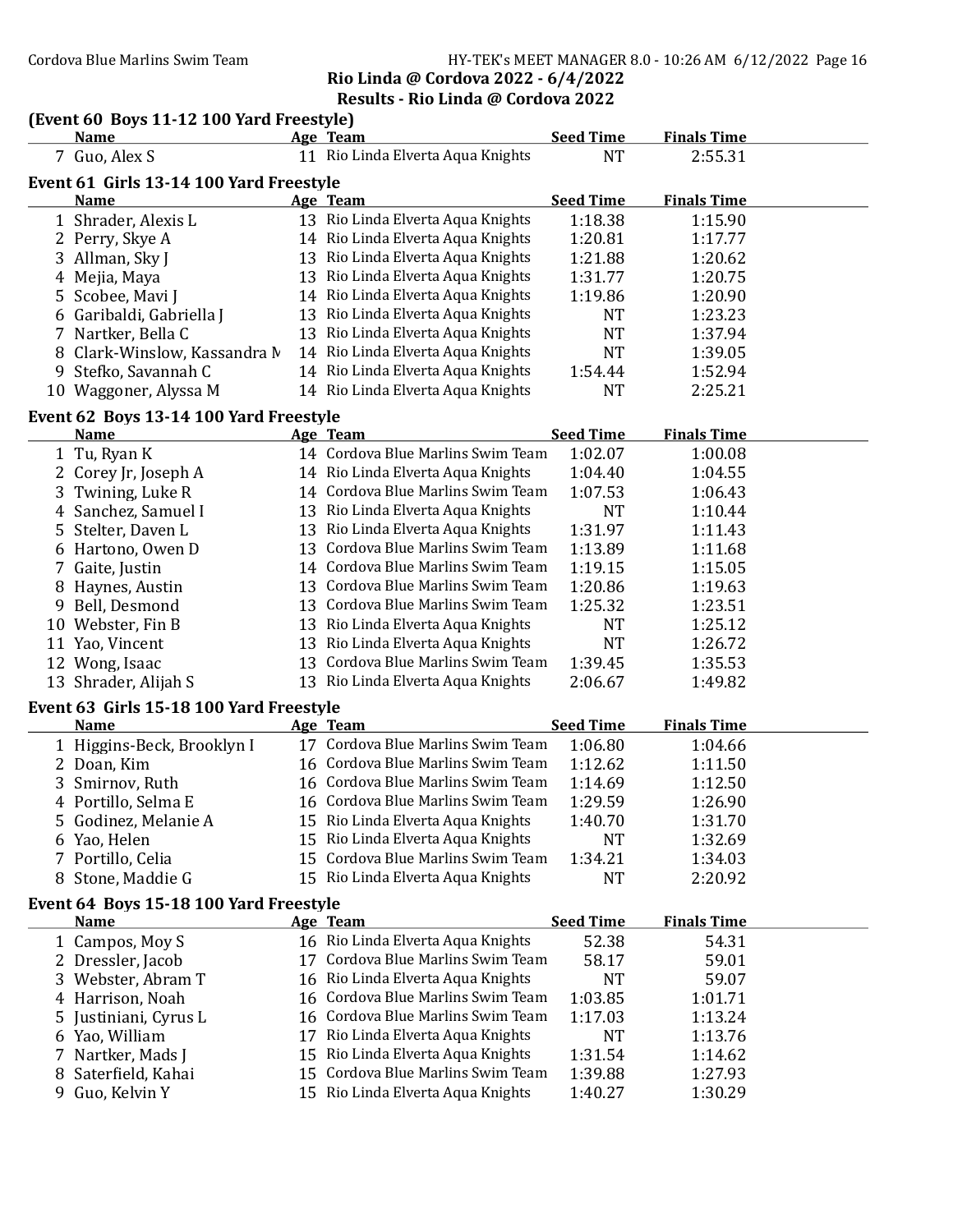## Cordova Blue Marlins Swim Team Funching Supply 19th HY-TEK's MEET MANAGER 8.0 - 10:26 AM 6/12/2022 Page 17 Rio Linda @ Cordova 2022 - 6/4/2022

#### Results - Rio Linda @ Cordova 2022

# (Event 64 Boys 15-18 100 Yard Freestyle)<br>Name Age Team

| <b>Name</b>                            |    | Age Team                                                               | <b>Seed Time</b>          | <b>Finals Time</b>          |  |
|----------------------------------------|----|------------------------------------------------------------------------|---------------------------|-----------------------------|--|
| 10 Marsh-Wood, Silas                   |    | 17 Cordova Blue Marlins Swim Team                                      | 2:15.45                   | 2:06.25                     |  |
| Event 65 Girls 7-8 25 Yard Butterfly   |    |                                                                        |                           |                             |  |
| <b>Name</b>                            |    | Age Team                                                               | <b>Seed Time</b>          | <b>Finals Time</b>          |  |
| 1 Engleman, Senja                      |    | 7 Cordova Blue Marlins Swim Team                                       | <b>NT</b>                 | 38.63                       |  |
| --- Mmagu, Chioma G                    |    | 7 Cordova Blue Marlins Swim Team                                       | <b>NT</b>                 | DQ                          |  |
| --- Shrader, Arianna R                 |    | 8 Rio Linda Elverta Aqua Knights                                       | 46.18                     | DQ                          |  |
| --- Beck, Amelia                       |    | 7 Cordova Blue Marlins Swim Team                                       | 48.64                     | DQ                          |  |
| --- Gegogeine, Abigail A               |    | 7 Cordova Blue Marlins Swim Team                                       | 34.52                     | DQ                          |  |
| --- Bjurstrom, Sophia                  |    | 8 Cordova Blue Marlins Swim Team                                       | <b>NT</b>                 | DQ                          |  |
| --- Escobedo, Juliet C                 |    | 7 Rio Linda Elverta Aqua Knights                                       | 36.73                     | DQ                          |  |
| --- Abramyan, Evelyn                   |    | 7 Cordova Blue Marlins Swim Team                                       | <b>NT</b>                 | DQ                          |  |
| --- Bray, Jessica                      |    | 7 Cordova Blue Marlins Swim Team                                       | <b>NT</b>                 | DQ                          |  |
|                                        |    |                                                                        |                           |                             |  |
| Event 66 Boys 7-8 25 Yard Butterfly    |    |                                                                        |                           |                             |  |
| <b>Name</b>                            |    | Age Team                                                               | <b>Seed Time</b>          | <b>Finals Time</b>          |  |
| 1 Hogan, Lucas                         |    | 8 Cordova Blue Marlins Swim Team                                       | <b>NT</b>                 | 37.93                       |  |
| 2 Del Toro, Julian                     |    | 8 Cordova Blue Marlins Swim Team                                       | <b>NT</b>                 | 43.96                       |  |
| 3 Twining, Elijah                      |    | 7 Cordova Blue Marlins Swim Team                                       | <b>NT</b>                 | 47.49                       |  |
| 4 Lopez Castaneda, Sebastian           |    | 7 Rio Linda Elverta Aqua Knights                                       | 55.67                     | 50.21                       |  |
| --- Herrle, Thomas                     |    | 7 Cordova Blue Marlins Swim Team                                       | <b>NT</b>                 | DQ                          |  |
| --- Rivera, Matthew                    |    | 7 Cordova Blue Marlins Swim Team                                       | <b>NT</b>                 | DQ                          |  |
| --- Arnold, Christopher L              |    | 8 Rio Linda Elverta Aqua Knights                                       | 37.80                     | DQ                          |  |
| --- Floyd, Christopher I               |    | 7 Rio Linda Elverta Aqua Knights                                       | 52.27                     | DQ                          |  |
| --- Wurtzer, Ian                       |    | 7 Cordova Blue Marlins Swim Team                                       | <b>NT</b>                 | DQ                          |  |
| Event 67 Girls 9-10 25 Yard Butterfly  |    |                                                                        |                           |                             |  |
|                                        |    |                                                                        |                           |                             |  |
| <b>Name</b>                            |    | Age Team                                                               | <b>Seed Time</b>          | <b>Finals Time</b>          |  |
|                                        |    | 9 Cordova Blue Marlins Swim Team                                       | 18.24                     | 19.24                       |  |
| 1 Mmagu, Chidera                       |    | 10 Cordova Blue Marlins Swim Team                                      | 19.12                     | 20.14                       |  |
| 2 Knifton, Marlee K                    |    | 9 Cordova Blue Marlins Swim Team                                       | 27.63                     | 25.85                       |  |
| 3 Quezada, Faith                       |    | 10 Cordova Blue Marlins Swim Team                                      |                           | 26.23                       |  |
| 4 Bennett, Everly                      |    |                                                                        | 28.11                     |                             |  |
| 5 Rice, Adylade L                      |    | 10 Rio Linda Elverta Aqua Knights<br>10 Cordova Blue Marlins Swim Team | 31.57                     | 26.61                       |  |
| 6 Harrison, Isabella                   |    |                                                                        | 36.54                     | 27.38                       |  |
| 7 Marshall, Rachel M                   |    | 10 Rio Linda Elverta Aqua Knights                                      | 31.05                     | 28.24                       |  |
| 8 Tadlock, Eliza                       |    | 10 Cordova Blue Marlins Swim Team                                      | <b>NT</b>                 | 29.89                       |  |
| 9 Matzinger, Hailey M                  |    | 10 Cordova Blue Marlins Swim Team                                      | 29.67                     | 30.24                       |  |
| 10 Seymour, Brooklyn                   |    | 9 Cordova Blue Marlins Swim Team                                       | 32.27                     | 33.47                       |  |
| 11 Herrle, Sophia                      |    | 10 Cordova Blue Marlins Swim Team                                      | 37.57                     | 33.96                       |  |
| 12 Sheley, Ava M                       |    | 9 Rio Linda Elverta Aqua Knights                                       | 33.33                     | 34.59                       |  |
| --- Nguyen, Emily                      |    | 10 Cordova Blue Marlins Swim Team                                      | 29.31                     | DQ                          |  |
| Event 68 Boys 9-10 25 Yard Butterfly   |    |                                                                        |                           |                             |  |
| <b>Name</b>                            |    | Age Team                                                               | <b>Seed Time</b>          | <b>Finals Time</b>          |  |
| 1 Nguyen, Cory                         |    | 10 Cordova Blue Marlins Swim Team                                      | 26.71                     | 23.98                       |  |
| 2 Bell, Ronan                          |    | Cordova Blue Marlins Swim Team                                         | 23.02                     | 24.73                       |  |
| 3 Laryea, Theon                        | q  | Cordova Blue Marlins Swim Team                                         | 28.84                     | 28.73                       |  |
| 4 Rodriguez, Elijah A                  | 9. | Rio Linda Elverta Aqua Knights                                         | <b>NT</b>                 | 30.24                       |  |
| --- Nartker, Ren S                     |    | 9 Rio Linda Elverta Aqua Knights                                       | 47.43                     | DQ                          |  |
| Event 69 Girls 11-12 50 Yard Butterfly |    |                                                                        |                           |                             |  |
| <b>Name</b><br>1 Burghoffer, Amyl      |    | <b>Age Team</b><br>12 Cordova Blue Marlins Swim Team                   | <b>Seed Time</b><br>38.47 | <b>Finals Time</b><br>37.14 |  |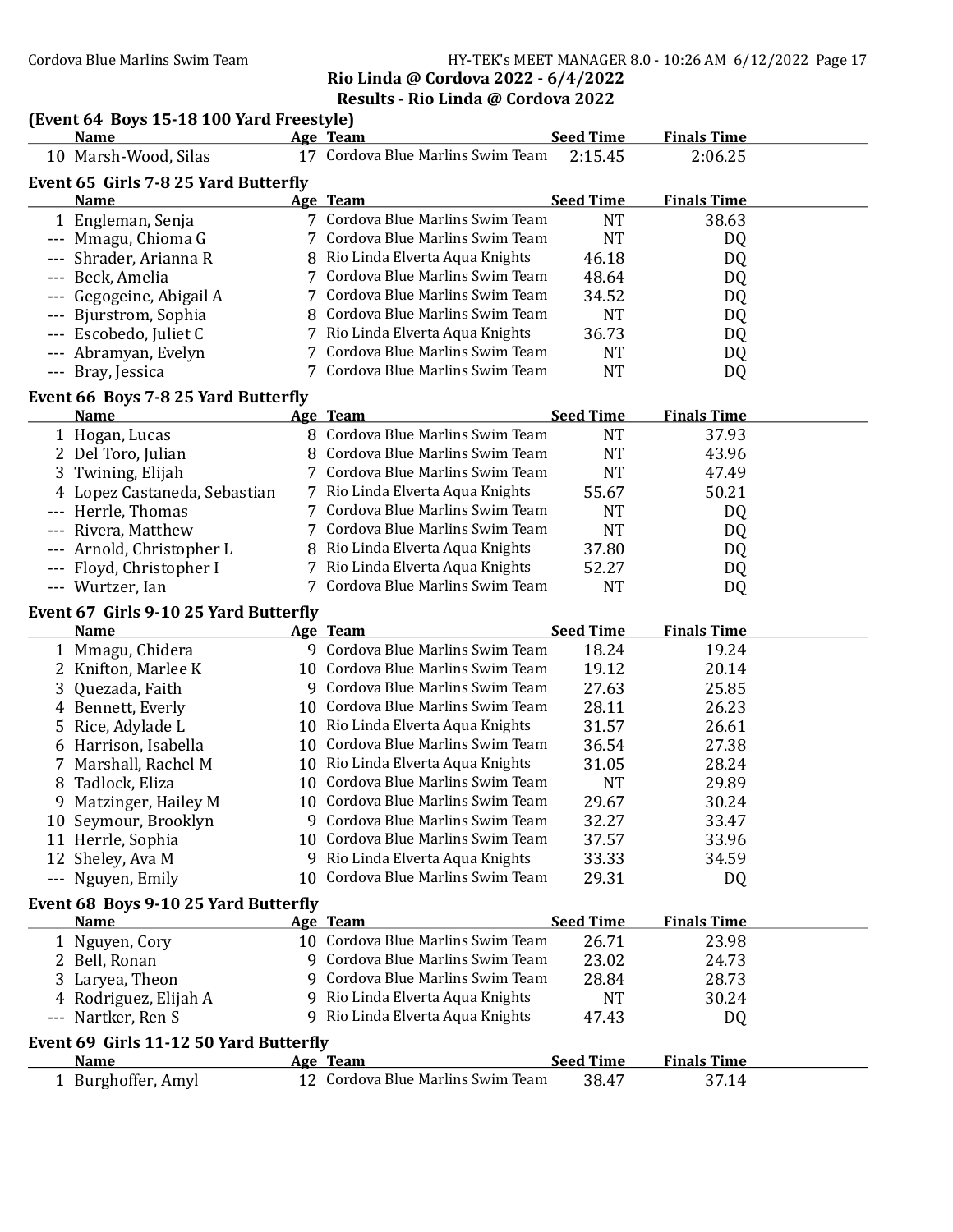#### Cordova Blue Marlins Swim Team HY-TEK's MEET MANAGER 8.0 - 10:26 AM 6/12/2022 Page 18 Rio Linda @ Cordova 2022 - 6/4/2022

## Results - Rio Linda @ Cordova 2022

#### $(Event 69$  Girls  $11-12 50$  Yard Butterfly)

|    | <b>Name</b>                                          |    | Age Team                          | <b>Seed Time</b> | <b>Finals Time</b> |  |
|----|------------------------------------------------------|----|-----------------------------------|------------------|--------------------|--|
|    | 2 Varner, Taylor H                                   |    | 12 Rio Linda Elverta Aqua Knights | 49.51            | 44.00              |  |
| 3  | Seymour, Katelyn L                                   |    | 11 Cordova Blue Marlins Swim Team | 45.03            | 44.38              |  |
| 4  | Laryea, Zora                                         |    | 12 Cordova Blue Marlins Swim Team | 47.70            | 47.20              |  |
| 5  | Linden, Paige E                                      |    | 11 Cordova Blue Marlins Swim Team | 54.76            | 47.35              |  |
| 6  | McQuirk-Butler, Nicole D                             |    | 12 Rio Linda Elverta Aqua Knights | 52.58            | 47.97              |  |
| 7. | Wurtzer, Ella K                                      |    | 11 Cordova Blue Marlins Swim Team | 46.60            | 49.50              |  |
| 8  | Tu, Karen L                                          |    | 12 Cordova Blue Marlins Swim Team | 50.91            | 53.62              |  |
| 9  | Gaite, Julienne                                      |    | 11 Cordova Blue Marlins Swim Team | <b>NT</b>        | 54.45              |  |
| 10 | Barraza, Gen M                                       |    | 11 Rio Linda Elverta Aqua Knights | 55.93            | 54.61              |  |
|    | 11 Crettol, Gabriella M                              |    | 12 Rio Linda Elverta Aqua Knights | <b>NT</b>        | 1:00.53            |  |
|    | 12 Webster, Kit C                                    |    | 11 Rio Linda Elverta Aqua Knights | 1:19.35          | 1:13.72            |  |
|    | --- Villanueva, Camille                              |    | 12 Cordova Blue Marlins Swim Team | 1:08.91          | DQ                 |  |
|    | --- Block, Karissa G                                 |    | 12 Rio Linda Elverta Aqua Knights | 1:09.94          | DQ                 |  |
|    | Event 70 Boys 11-12 50 Yard Butterfly                |    |                                   |                  |                    |  |
|    | <b>Name</b>                                          |    | Age Team                          | <b>Seed Time</b> | <b>Finals Time</b> |  |
|    | 1 Mmagu, Chidubem                                    |    | 12 Cordova Blue Marlins Swim Team | 36.86            | 35.48              |  |
|    | 2 Bautista, Kaeryn K                                 |    | 12 Rio Linda Elverta Aqua Knights | 57.14            | 43.60              |  |
| 3  | Adams, Austin P                                      |    | 12 Rio Linda Elverta Aqua Knights | <b>NT</b>        | 58.14              |  |
|    | Sampson, Kal                                         |    | 12 Cordova Blue Marlins Swim Team | <b>NT</b>        | DQ                 |  |
|    | --- Poddar, Neil                                     |    | 11 Cordova Blue Marlins Swim Team | <b>NT</b>        | DQ                 |  |
|    | Event 71 Girls 13-14 50 Yard Butterfly               |    |                                   |                  |                    |  |
|    | <b>Name</b>                                          |    | Age Team                          | <b>Seed Time</b> | <b>Finals Time</b> |  |
|    | 1 Escobedo, Ella K                                   |    | 13 Rio Linda Elverta Aqua Knights | 38.59            | 39.23              |  |
|    | 2 Seymour, Madelyn R                                 |    | 14 Cordova Blue Marlins Swim Team | 38.03            | 40.05              |  |
| 3  | Bill, Courtney M                                     |    | 14 Rio Linda Elverta Aqua Knights | 41.64            | 41.19              |  |
| 4  | Lusk, Lilly R                                        |    | 14 Rio Linda Elverta Aqua Knights | <b>NT</b>        | 42.64              |  |
| 5  | Shrader, Analyse D                                   |    | 14 Rio Linda Elverta Aqua Knights | 53.06            | 43.67              |  |
| 6  | Scobee, Mavi J                                       |    | 14 Rio Linda Elverta Aqua Knights | 45.02            | 43.68              |  |
| 7  | Clark-Winslow, Kassandra M                           |    | 14 Rio Linda Elverta Aqua Knights | <b>NT</b>        | 52.14              |  |
| 8  | Danelia, Nia                                         |    | 14 Cordova Blue Marlins Swim Team | 55.25            | 56.16              |  |
| 9  | Rice, Larkin E                                       |    | 13 Rio Linda Elverta Aqua Knights | 1:01.60          | 1:01.27            |  |
|    | 10 Stefko, Savannah C                                |    | 14 Rio Linda Elverta Aqua Knights | 1:08.98          | 1:02.04            |  |
|    | --- Du Val, Karsyn L                                 |    | 14 Cordova Blue Marlins Swim Team | 51.86            | DQ                 |  |
|    | --- Waggoner, Alyssa M                               |    | 14 Rio Linda Elverta Aqua Knights | <b>NT</b>        | DQ                 |  |
|    |                                                      |    |                                   |                  |                    |  |
|    | Event 72 Boys 13-14 50 Yard Butterfly<br><b>Name</b> |    | Age Team                          | <b>Seed Time</b> | <b>Finals Time</b> |  |
|    | 1 Tu, Ryan K                                         |    | 14 Cordova Blue Marlins Swim Team | 29.43            | 28.90              |  |
| 2  | Bibayoff, Isaac E                                    | 13 | Rio Linda Elverta Aqua Knights    | 38.24            | 33.46              |  |
| 3  | Corey Jr, Joseph A                                   | 14 | Rio Linda Elverta Aqua Knights    | <b>NT</b>        | 35.84              |  |
| 4  | Cazier, Bhavik J                                     | 14 | Cordova Blue Marlins Swim Team    | 37.81            | 39.05              |  |
| 5  | Sharratt, Cody                                       | 14 | Cordova Blue Marlins Swim Team    | <b>NT</b>        | 40.30              |  |
| 6  | Haynes, Caleb E                                      | 13 | Cordova Blue Marlins Swim Team    | 46.18            | 42.29              |  |
|    | Bell, Desmond                                        | 13 | Cordova Blue Marlins Swim Team    | 49.01            | 42.68              |  |
| 8  | Stelter, Daven L                                     |    | 13 Rio Linda Elverta Aqua Knights | 54.35            | 43.74              |  |
| 9  | Pham, Ethan                                          | 14 | Cordova Blue Marlins Swim Team    | 43.24            | 44.12              |  |
| 10 | Webster, Fin B                                       | 13 | Rio Linda Elverta Aqua Knights    | <b>NT</b>        | 44.30              |  |
| 11 | Smirnov, Levi                                        | 13 | Cordova Blue Marlins Swim Team    | 53.44            | 49.62              |  |
| 12 | Curl, Joshua J                                       |    | 13 Cordova Blue Marlins Swim Team | 57.73            | 53.41              |  |
|    | --- Du Val, Gavin P                                  |    | 13 Cordova Blue Marlins Swim Team | <b>NT</b>        | DQ                 |  |
|    |                                                      |    |                                   |                  |                    |  |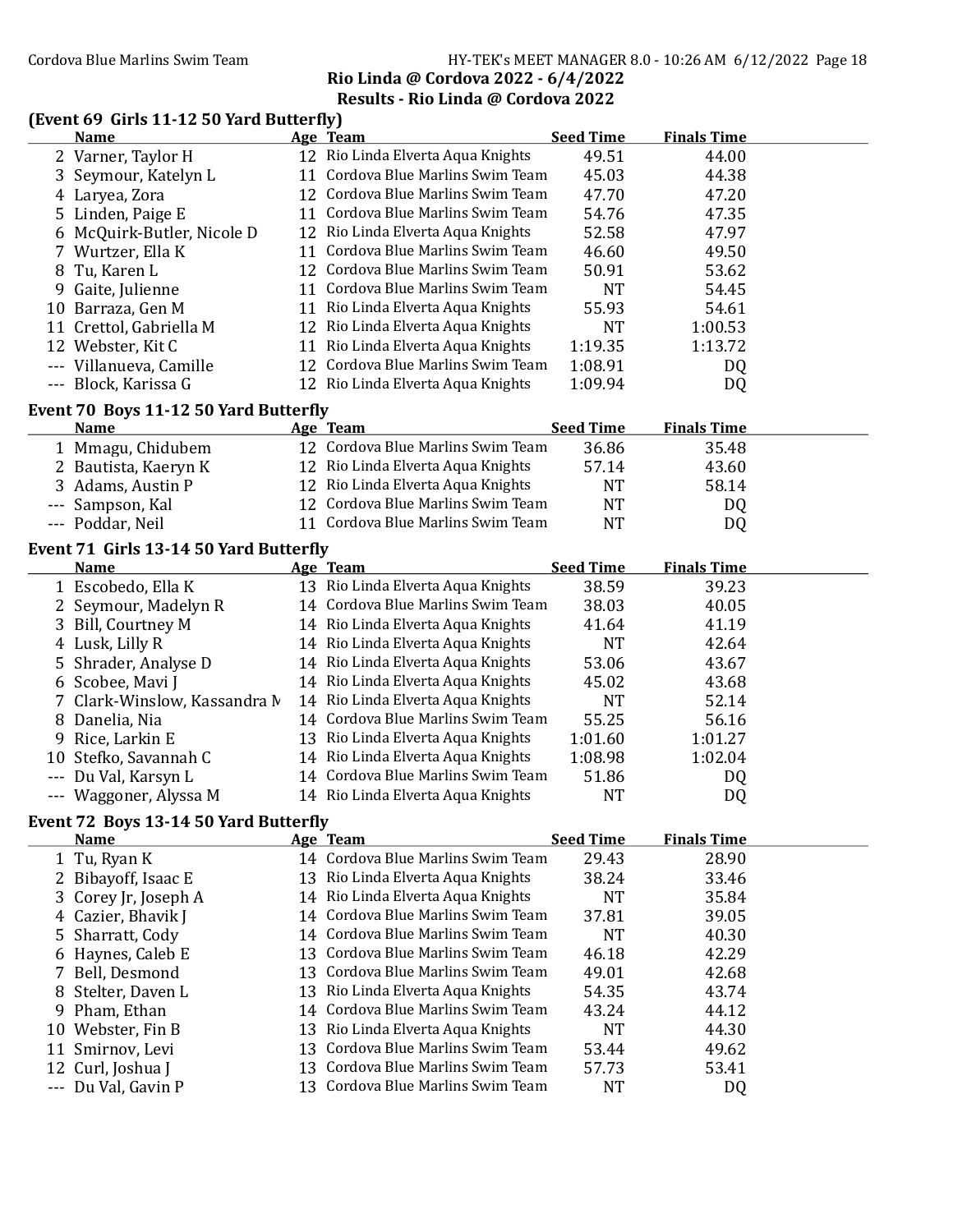## Cordova Blue Marlins Swim Team HY-TEK's MEET MANAGER 8.0 - 10:26 AM 6/12/2022 Page 19 Rio Linda @ Cordova 2022 - 6/4/2022

## Results - Rio Linda @ Cordova 2022

|   | (Event 72 Boys 13-14 50 Yard Butterfly)                     |                                               |                              |                                                    |
|---|-------------------------------------------------------------|-----------------------------------------------|------------------------------|----------------------------------------------------|
|   | <b>Name</b>                                                 | Age Team                                      | <b>Seed Time</b>             | <b>Finals Time</b>                                 |
|   | --- Adams, Albert C                                         | 14 Rio Linda Elverta Aqua Knights             | <b>NT</b>                    | DQ                                                 |
|   | Event 73 Girls 15-18 50 Yard Butterfly                      |                                               |                              |                                                    |
|   | <b>Name</b>                                                 | Age Team<br>17 Cordova Blue Marlins Swim Team | <b>Seed Time</b>             | <b>Finals Time</b>                                 |
|   | 1 Sharratt, Alexis                                          |                                               | 34.69                        | 34.21                                              |
|   | 2 Pham, Erica                                               | 16 Cordova Blue Marlins Swim Team             | 34.25                        | 34.63                                              |
| 3 | Doan, Kim                                                   | 16 Cordova Blue Marlins Swim Team             | 38.70                        | 38.00                                              |
| 4 | Smirnov, Ruth                                               | 16 Cordova Blue Marlins Swim Team             | 37.97                        | 40.47                                              |
| 5 | Corey, Lina A                                               | 15 Rio Linda Elverta Aqua Knights             | <b>NT</b>                    | 46.45                                              |
|   | 6 Yao, Helen                                                | 15 Rio Linda Elverta Aqua Knights             | <b>NT</b>                    | 46.52                                              |
|   | 7 Hendricks, Joci L                                         | 15 Rio Linda Elverta Aqua Knights             | <b>NT</b>                    | 49.94                                              |
|   | Event 74 Boys 15-18 50 Yard Butterfly                       |                                               |                              |                                                    |
|   | <b>Name</b>                                                 | Age Team                                      | <b>Seed Time</b>             | <b>Finals Time</b>                                 |
|   | 1 Dressler, Jacob                                           | 17 Cordova Blue Marlins Swim Team             | 28.83                        | 29.18                                              |
|   | 2 Harrison, Noah                                            | 16 Cordova Blue Marlins Swim Team             | 33.46                        | 32.15                                              |
|   | 3 Crawford, Jason V                                         | 16 Rio Linda Elverta Aqua Knights             | 37.85                        | 33.66                                              |
|   | 4 Hu, Gavin                                                 | 16 Rio Linda Elverta Aqua Knights             | 35.06                        | 33.93                                              |
|   | 5 Wurtzer, Caleb R                                          | 15 Cordova Blue Marlins Swim Team             | 34.37                        | 34.10                                              |
|   | 6 Nartker, Mads J                                           | 15 Rio Linda Elverta Aqua Knights             | 55.88                        | 41.82                                              |
|   | --- Schielke, Cody E                                        | 16 Rio Linda Elverta Aqua Knights             | <b>NT</b>                    | DQ                                                 |
|   | Event 75 Girls 7-8 100 Yard Freestyle Relay                 |                                               |                              |                                                    |
|   | <b>Team</b>                                                 | <b>Relay</b>                                  | <b>Seed Time</b>             | <b>Finals Time</b>                                 |
|   | 1 Cordova Blue Marlins Swim                                 | A                                             | 1:31.31                      | 1:35.80                                            |
|   | 1) Knifton, Taylor M 7                                      | 2) Gegogeine, Abigail A 7                     | 3) Morgan, Makena 8          | 4) Mmagu, Chioma G 7                               |
|   | 2 Rio Linda Elverta Aqua Knig                               | A                                             | 1:53.99                      | 1:58.01                                            |
|   | 1) Brannam, Addison M 8                                     | 2) Smith-Davis, Blake A 8                     | 3) Shrader, Arianna R 8      | 4) Escobedo, Juliet C 7                            |
|   | 3 Cordova Blue Marlins Swim                                 | B                                             | <b>NT</b>                    | 2:08.87                                            |
|   | 1) Bray, Jessica 7                                          | 2) Ngo, Elsa R 7                              | 3) Oldham, Kessie B 8        | 4) Flitsch, Addison 8                              |
|   | 4 Cordova Blue Marlins Swim                                 | C                                             | <b>NT</b>                    | 2:23.02                                            |
|   | 1) Matzinger, Brooke 7                                      | 2) Millett, Harper 7                          | 3) Bresler, Ellowyn 7        | 4) Abramyan, Evelyn 7                              |
|   | Event 76 Boys 7-8 100 Yard Freestyle Relay                  |                                               |                              |                                                    |
|   | <b>Team</b>                                                 | Relay<br>$\boldsymbol{A}$                     | <b>Seed Time</b><br>2:18.83  | <b>Finals Time</b><br>2:06.48                      |
|   | 1 Rio Linda Elverta Aqua Knig<br>1) Arnold, Christopher L 8 | 2) Floyd, Christopher I7                      |                              | 3) Lopez Castaneda, Sebastian '4) Warren, Noah C 8 |
|   | 2 Cordova Blue Marlins Swim A                               |                                               |                              | 2:10.68 2:13.93                                    |
|   | 1) Woodland, James 7                                        | 2) Wurtzer, Ian 7                             | 3) Twining, Elijah 7         | 4) Herrle, Thomas 7                                |
|   | 3 Cordova Blue Marlins Swim                                 | B                                             | 2:44.67                      | 2:36.10                                            |
|   | 1) Rodriguez, Robert 7                                      | 2) Hogan, Lucas 8                             | 3) Cole, Zachary 8           | 4) Cazier, Hendryk J 8                             |
|   |                                                             |                                               |                              |                                                    |
|   | Event 77 Girls 9-10 100 Yard Freestyle Relay<br><b>Team</b> | <b>Relay</b>                                  | <b>Seed Time</b>             | <b>Finals Time</b>                                 |
|   | 1 Cordova Blue Marlins Swim                                 | A                                             | 1:12.10                      | 1:13.58                                            |
|   | 1) Mmagu, Chidera 9                                         | 2) Herrle, Sophia 10                          | 3) DiSilvestro, Susanna H 10 | 4) Knifton, Marlee K 10                            |
|   | 2 Rio Linda Elverta Aqua Knig                               | A                                             | 1:19.04                      | 1:14.83                                            |
|   | 1) Escobedo, Kourtni V 10                                   | 2) Rice, Adylade L 10                         | 3) Ponce, Mila I 10          | 4) Diaz, GiGi A 10                                 |
|   | 3 Cordova Blue Marlins Swim                                 | B                                             | 1:28.61                      | 1:27.81                                            |
|   | 1) Quezada, Faith 9                                         | 2) Matzinger, Hailey M 10                     | 3) Bennett, Everly 10        | 4) Harrison, Isabella 10                           |
|   | 4 Cordova Blue Marlins Swim                                 | C                                             | 1:34.11                      | 1:31.89                                            |
|   | 1) Tadlock, Eliza 10                                        | 2) Larsen, Miyuki 10                          | 3) Hogan, Lillian 10         | 4) Woodland, Ava 9                                 |
|   | 5 Rio Linda Elverta Aqua Knig                               | B                                             | 1:31.67                      | 1:33.12                                            |
|   | 1) Hendricks, Alice 10                                      | 2) Saefong, Zoe M 10                          | 3) Sheley, Ava M 9           | 4) Marshall, Rachel M 10                           |
|   |                                                             |                                               |                              |                                                    |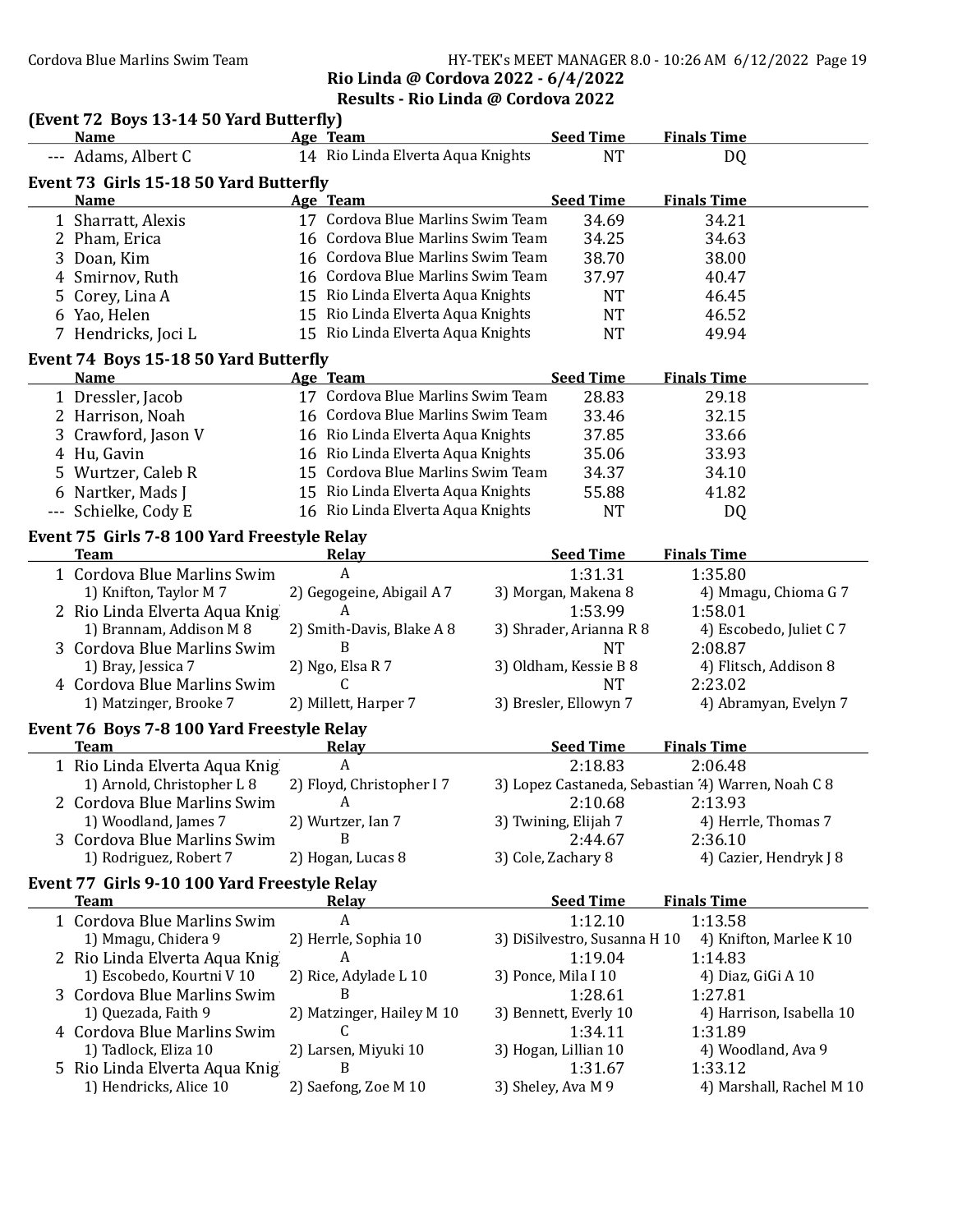#### Cordova Blue Marlins Swim Team HY-TEK's MEET MANAGER 8.0 - 10:26 AM 6/12/2022 Page 20 Rio Linda @ Cordova 2022 - 6/4/2022

Results - Rio Linda @ Cordova 2022

| (Event 77 Girls 9-10 100 Yard Freestyle Relay)<br><b>Team</b> | Relay                                             | <b>Seed Time</b>            | <b>Finals Time</b>      |
|---------------------------------------------------------------|---------------------------------------------------|-----------------------------|-------------------------|
| 6 Cordova Blue Marlins Swim                                   | D                                                 | 2:04.43                     | 2:12.17                 |
| 1) Nguyen, Carol 10                                           | 2) Ralston, Gwen E 9                              | 3) Sampson, Addison 10      | 4) Nguyen, Emily 10     |
| Event 78 Boys 9-10 100 Yard Freestyle Relay                   |                                                   |                             |                         |
| <b>Team</b>                                                   | Relay                                             | <b>Seed Time</b>            | <b>Finals Time</b>      |
| 1 Rio Linda Elverta Aqua Knig                                 | A                                                 | 1:44.07                     | 1:32.41                 |
| 1) Barham, Charlie A 10                                       | 2) Nartker, Ren S 9                               | 3) Rodriguez, Elijah A 9    | 4) Diaz, Boston A 9     |
| 2 Cordova Blue Marlins Swim                                   | B                                                 | 1:42.47                     | 1:48.00                 |
| 1) Laryea, Theon 9                                            | 2) Kusuma, Owen 9                                 | 3) Verma, Viraj 9           | 4) Rivera, Isaac 10     |
| --- Cordova Blue Marlins Swim                                 | A                                                 | 1:12.54                     | D <sub>Q</sub>          |
| 1) Bell, Ronan 9                                              | 2) Fredericks, Jason 9                            | 3) Nguyen, Cory 10          | 4) Clark, Gunner 10     |
|                                                               |                                                   |                             |                         |
| Event 79 Girls 11-12 200 Yard Freestyle Relay<br><b>Team</b>  | <b>Relay</b>                                      | <b>Seed Time</b>            | <b>Finals Time</b>      |
| 1 Cordova Blue Marlins Swim                                   | $\mathsf{A}$                                      | 2:23.30                     | 2:27.90                 |
| 1) Trotsiuk, Arina 11                                         | 2) Quezada, Grace 11                              | 3) Laryea, Zora 12          | 4) Burghoffer, Amyl 12  |
| 2 Cordova Blue Marlins Swim                                   | C                                                 | 2:36.72                     | 2:33.87                 |
| 1) Twining, Amelia N 12                                       | 2) Amador-Sanchez, Fatima 123) Linden, Paige E 11 |                             | 4) Allen, Sasha L 11    |
| 3 Rio Linda Elverta Aqua Knig                                 | A                                                 | 2:44.06                     | 2:34.10                 |
| 1) McQuirk-Butler, Nicole D 122) Varner, Taylor H 12          |                                                   | 3) Lam, Natalie K 12        | 4) Barraza, Gianna V 11 |
| 4 Cordova Blue Marlins Swim                                   | B                                                 | 2:32.50                     | 2:46.47                 |
| 1) Wurtzer, Ella K 11                                         | 2) Keys, Madisyn S 11                             | 3) Mosley, Lauren 12        | 4) Patel, Zeel 11       |
| 5 Cordova Blue Marlins Swim                                   | D                                                 | 3:03.22                     | 3:10.57                 |
| 1) Tu, Karen L 12                                             | 2) Saterfield, Keani 12                           | 3) Bjurstrom, Isabella A 11 | 4) Gaite, Julienne 11   |
|                                                               | B                                                 | 3:04.42                     | 3:14.69                 |
| 6 Rio Linda Elverta Aqua Knig<br>1) Crettol, Gabriella M 12   | 2) Montes Wardell, Amy M 12                       | 3) Block, Karissa G 12      | 4) Barraza, Gen M 11    |
| 7 Rio Linda Elverta Aqua Knig                                 | C                                                 | 3:48.36                     | 3:42.23                 |
| 1) Esparza, Chesney A 12                                      | 2) Medina, Emerie L 11                            | 3) Nartker, Poppy A 11      | 4) Webster, Kit C 11    |
|                                                               |                                                   |                             |                         |
| Event 80 Boys 11-12 200 Yard Freestyle Relay<br><b>Team</b>   | Relay                                             | <b>Seed Time</b>            | <b>Finals Time</b>      |
| 1 Cordova Blue Marlins Swim                                   | A                                                 | 2:12.81                     | 2:43.46                 |
| 1) Mmagu, Chidubem 12                                         | 2) Toney, Landen 12                               | 3) Cazier, Xijvien 12       | 4) Ax, Darryl 12        |
| 2 Rio Linda Elverta Aqua Knig                                 | A                                                 | 2:48.83                     | 2:44.16                 |
| 1) Bautista, Kaeryn K 12                                      | 2) Greer, Logan A 12                              | 3) Adams, Austin P 12       | 4) Hendricks, Holden 12 |
| --- Cordova Blue Marlins Swim                                 | B                                                 | 3:38.30                     | D <sub>Q</sub>          |
| 1) Cole, Bradley 11                                           | 2) Parker, Mason 11                               | 3) Laverty, Justin 11       | 4) Poddar, Neil 11      |
|                                                               |                                                   |                             |                         |
| Event 81 Girls 13-14 200 Yard Freestyle Relay<br><b>Team</b>  | <b>Relay</b>                                      | <b>Seed Time</b>            | <b>Finals Time</b>      |
| 1 Rio Linda Elverta Aqua Knig                                 | A                                                 | 2:14.85                     | 2:11.63                 |
| 1) Bill, Courtney M 14                                        | 2) Crisler, Sophia E 14                           | 3) Shrader, Alexis L 13     | 4) Escobedo, Ella K 13  |
| 2 Rio Linda Elverta Aqua Knig                                 | B                                                 | 2:25.49                     | 2:21.75                 |
| 1) Perry, Skye A 14                                           | 2) Allman, Sky J 13                               | 3) Scobee, Mavi J 14        | 4) Chi, Elvira J 14     |
| 3 Rio Linda Elverta Aqua Knig                                 | C                                                 | 2:38.09                     | 2:22.42                 |
| 1) Shrader, Analyse D 14                                      | 2) Lusk, Lilly R 14                               | 3) Myers, Kahlina C 14      | 4) Mejia, Maya 13       |
| 4 Cordova Blue Marlins Swim                                   | A                                                 | 2:17.67                     | 2:24.33                 |
| 1) Seymour, Madelyn R 14                                      | 2) Danelia, Nia 14                                | 3) DiSilvestro, Mary A 14   | 4) Du Val, Karsyn L 14  |
| 5 Rio Linda Elverta Aqua Knig                                 | D                                                 | 3:09.34                     | 2:57.32                 |
| 1) Clark-Winslow, Kassandra M2) Gul, Sahra S 14               |                                                   | 3) Nartker, Bella C 13      | 4) Rice, Larkin E 13    |
|                                                               |                                                   |                             |                         |
| Event 82 Boys 13-14 200 Yard Freestyle Relay                  |                                                   |                             |                         |
| <b>Team</b>                                                   | <b>Relay</b>                                      | <b>Seed Time</b>            | <b>Finals Time</b>      |
| 1 Cordova Blue Marlins Swim                                   | $\boldsymbol{A}$                                  | 1:58.86                     | 1:56.14                 |
| 1) Tu, Ryan K 14                                              | 2) Hartono, Owen D 13                             | 3) Aebersold, Zackary J 14  | 4) Twining, Luke R 14   |